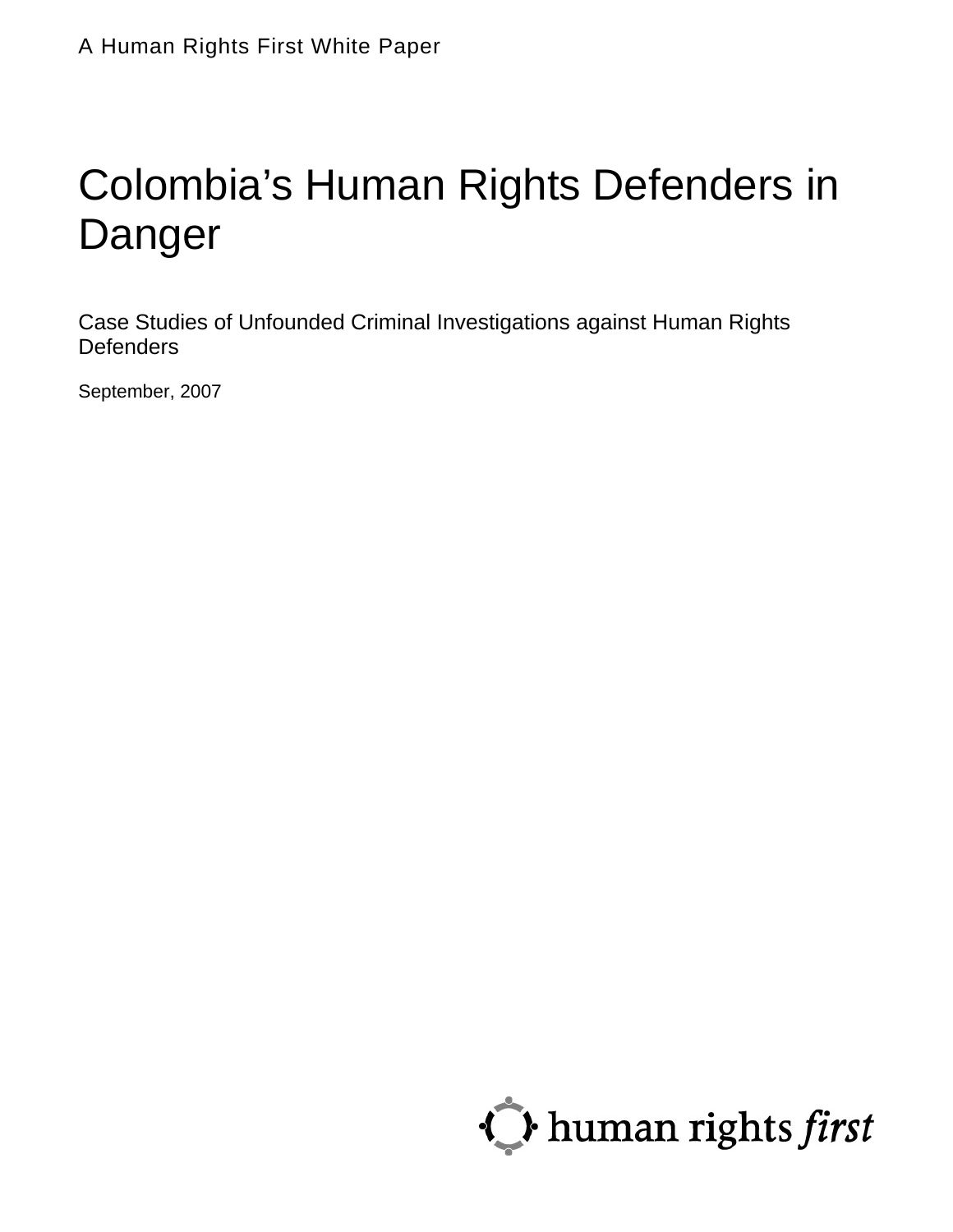# **About Us**

Human Rights First believes that building respect for human rights and the rule of law will help ensure the dignity to which every individual is entitled and will stem tyranny, extremism, intolerance, and violence.

Human Rights First protects people at risk: refugees who flee persecution, victims of crimes against humanity or other mass human rights violations, victims of discrimination, those whose rights are eroded in the name of national security, and human rights advocates who are targeted for defending the rights of others. These groups are often the first victims of societal instability and breakdown; their treatment is a harbinger of wider-scale repression. Human Rights First works to prevent violations against these groups and to seek justice and accountability for violations against them.

Human Rights First is practical and effective. We advocate for change at the highest levels of national and international policymaking. We seek justice through the courts. We raise awareness and understanding through the media. We build coalitions among those with divergent views. And we mobilize people to act.

*Human Rights First is a non-profit, nonpartisan international human rights organization based in New York and Washington D.C. To maintain our independence, we accept no government funding.* 

## **Acknowledgements**

Written by Andrew Hudson, Associate Attorney, Human Rights Defenders Program

For permission to reprint any part of this report please contact the Publications Manager at 212.845.5200.

#### **New York Headquarters**

Human Rights First 333 Seventh Avenue 13<sup>th</sup> Floor New York, NY 10001

Tel: 212.845.5200 Fax: 212.845.5299

#### **Washington, DC Office**

Human Rights First 100 Maryland Avenue, N.E. Suite 502 Washington, DC 20002

Tel: 202.547.5692 Fax: 202.543.5999

**[www.humanrightsfirst.org](http://www.humanrightsfirst.org/)**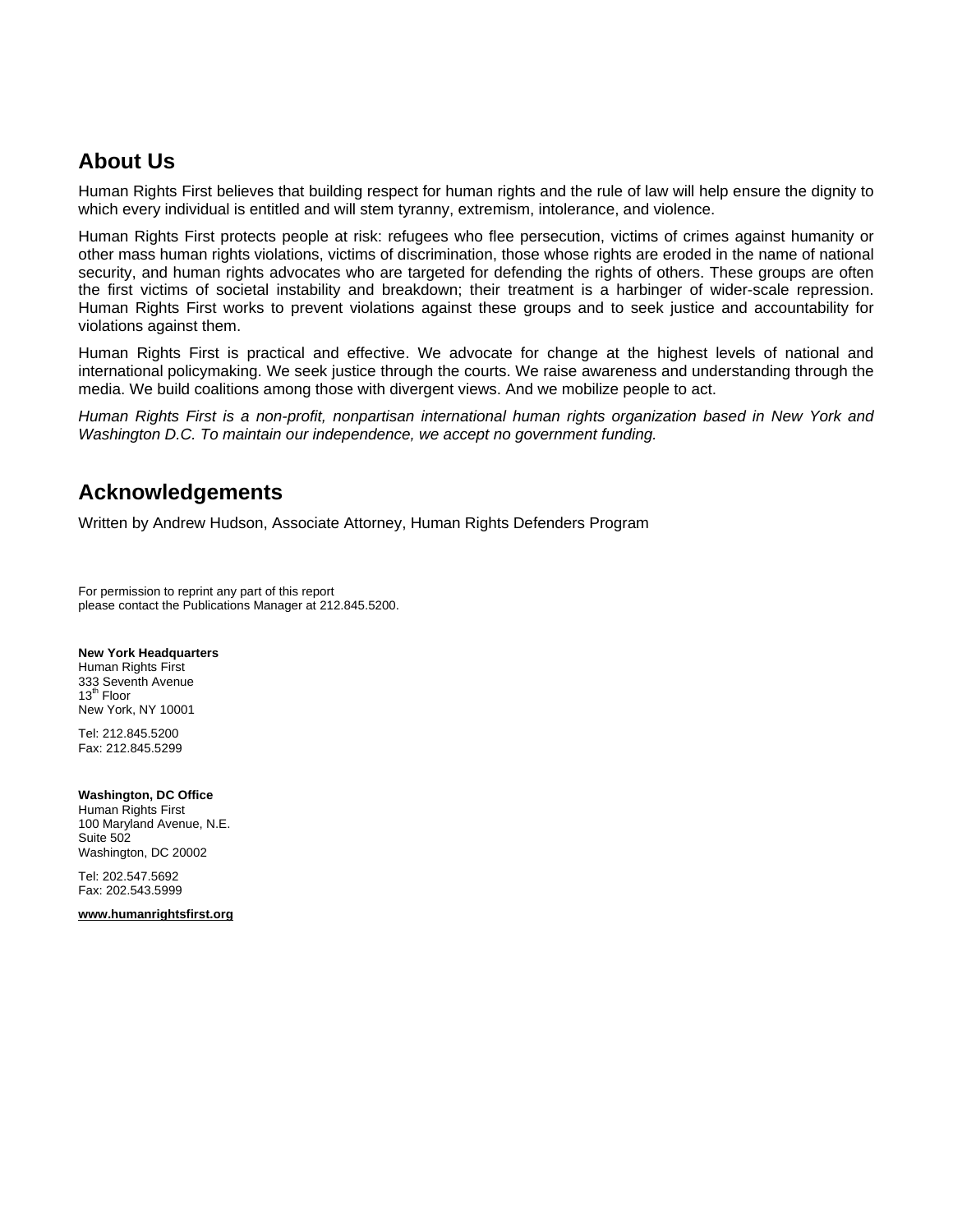# **Table of Contents**

| <b>Executive Summary</b>                                                                                                                                         | $\mathbf{2}$   |
|------------------------------------------------------------------------------------------------------------------------------------------------------------------|----------------|
| I. Introduction                                                                                                                                                  | 3              |
| II. The Case of Iván Cepeda Castro                                                                                                                               | 4              |
| A: Iván Cepeda: A Renowned Colombian Human Rights Leader                                                                                                         | 4              |
| B: Unfounded Charges: Slander and Libel for Exposing Human Rights Violations<br>Overview of Charges<br>Ť.<br>ii.<br>Spurious Charges and Partial Investigation   | 5<br>5<br>5    |
| C: Importance of Human Rights Defenders Freely Expressing Opinions                                                                                               | 6              |
| III. The Case of Príncipe Gabriel González Arango                                                                                                                | 7              |
| A: The Political Prisoners Solidarity Committee: A Legitimate Human Rights Organization                                                                          | 7              |
| B: Príncipe Gabriel González Arango: A Human Rights Defender at Risk                                                                                             | 8              |
| C: Unjustly Charged and Detained: Held in Prison for 15 months                                                                                                   | 9              |
| D: Lack of Due Process: Why the Charges were Unfounded<br>Unreliable, Incoherent and Fabricated Witness Testimony<br>i.<br>Reliance on Intelligence Files<br>ii. | 9<br>9<br>11   |
| E: Conclusions<br>Investigation Breached Right to Fair Trial<br>i.<br>ii. Fear that Investigation was Politically Motivated                                      | 11<br>11<br>11 |
| <b>IV. Conclusions and Recommendations</b>                                                                                                                       | 13             |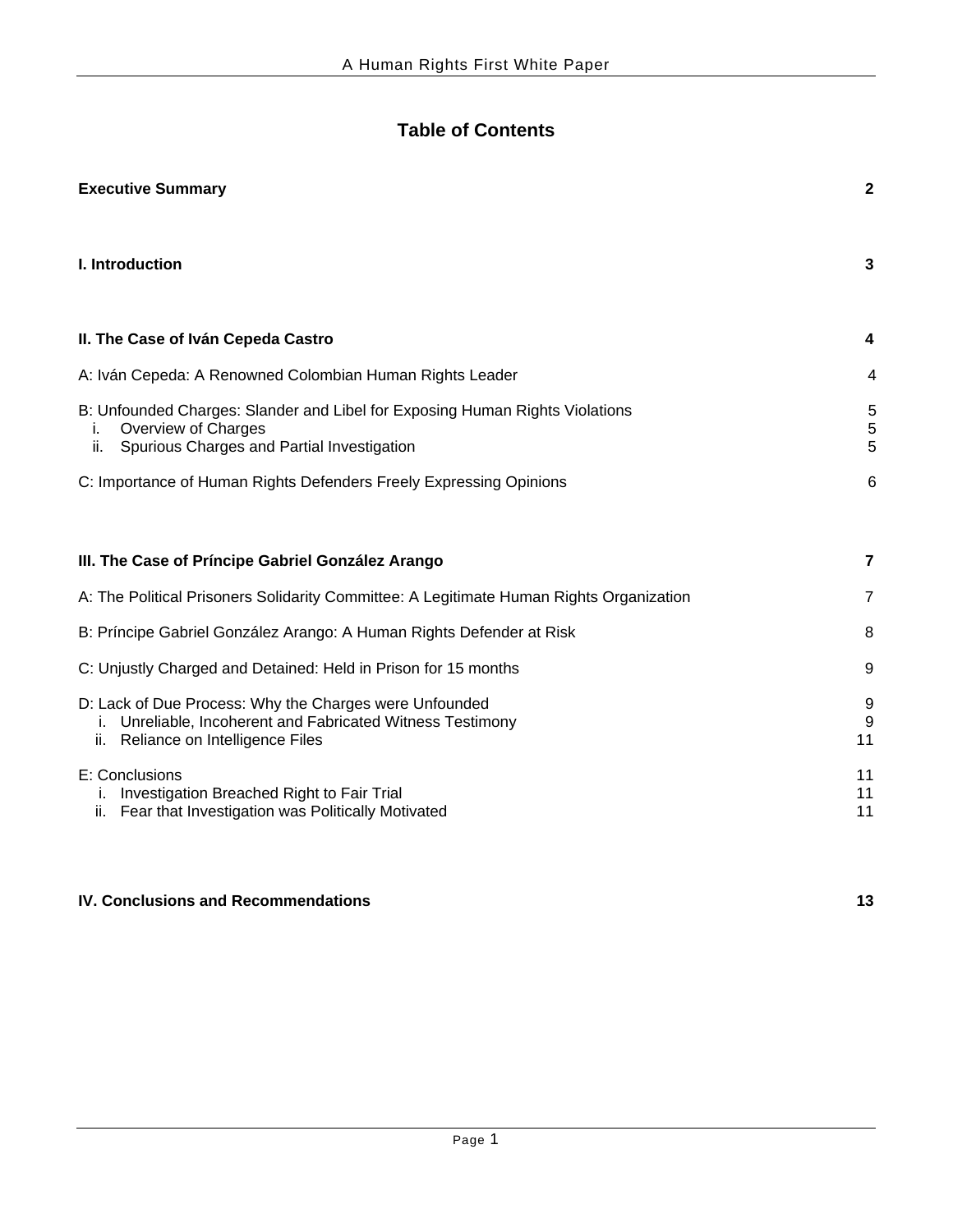#### **Executive Summary**

Human rights defenders in Colombia play a legitimate and essential role in protecting basic rights and strengthening democratic institutions. Yet they are frequently subjected to spurious criminal charges such as rebellion, alleging that they are members of guerrilla organizations, as is described in this White Paper in relation to Príncipe Gabriel González Arango. Other human rights defenders, such as Iván Cepeda Castro, are speciously charged with slander or libel for exposing human rights violations. Human Rights First fears that these charges are often politically motivated and intended primarily to discredit and stigmatize human rights defenders, thereby preventing them from performing their important work and placing them at risk of attack by paramilitary organizations.

This White Paper contains the following recommendations in order to address this problematic situation:

- 1. The Colombian Attorney-General, or the prosecutors in charge of each respective case, should close the criminal investigation against Iván Cepeda Castro and drop the appeal against the acquittal of Príncipe Gabriel González Arango.
- 2. The offences of slander and libel should be removed from the Colombian Criminal Code (decriminalized). While legitimate civil complaints, the Inter-American Commission on Human Rights has repeatedly stated thatsuch criminal offences are incompatible with the American Convention on Human Rights.<sup>1</sup>
- 3. The Attorney-General should conduct a comprehensive internal investigation, focusing especially on regional prosecutors, into corruption, including connections with paramilitary organizations. On the basis of that investigation the government should dismiss from its employment all individuals, from judicial and prosecutorial institutions, shown to be corrupt or connected to paramilitaries.
- 4. The Attorney-General should question the use, by prosecutors, of witnesses who are ex-combatants and who are receiving reintegration benefits, or whose testimony might otherwise be influenced through coercion or inducements. Prosecutors should reject uncorroborated testimony by witnesses with paramilitary backgrounds.
- 5. The Attorney-General should issue a resolution or directive addressed to all judicial and prosecutorial institutions reemphasizing the Colombian and international law (cited in this White Paper) which sets standards for impartial investigations, fair trials, and bars politically motivated criminal proceedings. The resolution should also instruct prosecutors that as a matter of policy the Attorney-General will not tolerate the initiation of criminal investigations against human rights defenders without due cause.
- 6. Public officials, especially senior government members, should refrain from making statements which discredit or stigmatize human rights defenders and that can give the impression that the government condones illegal acts of violence against them.
- 7. The Attorney-General should create a centralized unit within his office responsible for investigating all criminal allegations against recognized human rights defenders. The office should be led by a renowned prosecutor. All current cases against defenders should be transferred to this unit.
- 8. The Colombian government should enact legislation that regulates how the information contained in government intelligence reports is collected and used. The Ombudsman (*Procurador General*) should be mandated to review intelligence reports to exclude from those reports all unfounded information which incriminates or is prejudicial to human rights defenders.<sup>[2](#page-19-1)</sup> The law should also include a bar on the dissemination of information from intelligence reports to law enforcement or private citizens that defames or prejudices human rights defenders from uncorroborated sources.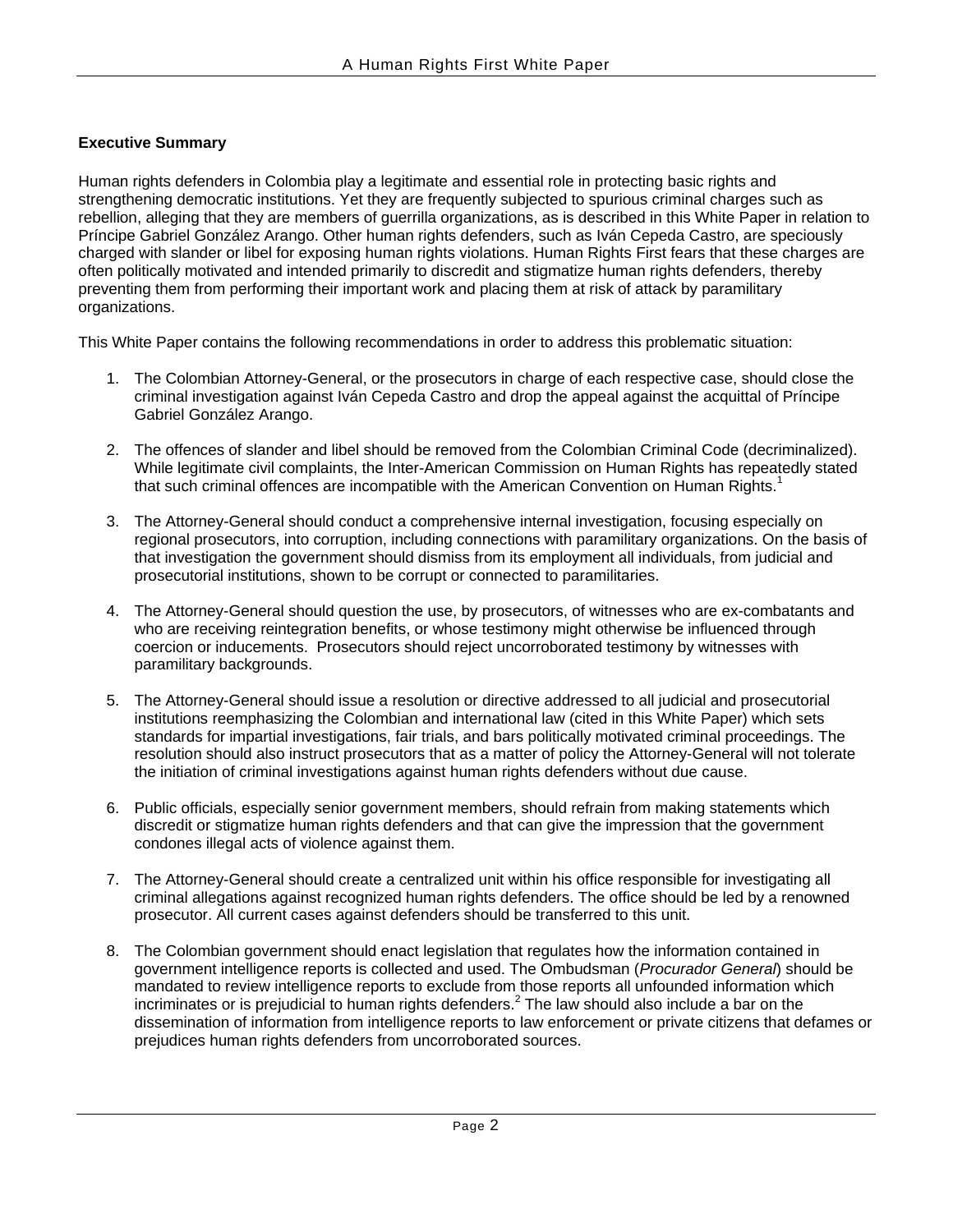#### **I. Introduction**

Colombia is one of the most dangerous countries in the world for human rights defenders. A human rights defender isanyone who nonviolently promotes or protects human rights.<sup>3</sup> In the context of decades of internal armed conflict between the army, paramilitary groups and guerrilla forces, dozens of human rights defenders are still murdered every year, including labor rights activists, lawyers, indigenous leaders, members of nongovernmental human rights organizations (NGOs), and community and religious leaders. The Colombian Commission of Jurists reported that in 2005 alone at least 41 human rights defenders were murdered or forcibly "disappeared."<sup>4</sup> In very few of these cases are those responsible brought to justice.

Human Rights Defenders also face a range of other attacks and forms of intimidation such as smear campaigns and break-ins, threatening and omnipresent surveillance, death threats, physical assaults, kidnapping, and assassination attempts. However, this White Paper focuses on one particular problem: the use of politically motivated criminal charges to harass, stigmatize, detain, and endanger the lives of human rights defenders.

Through two detailed case studies the White Paper demonstrates that the work of human rights defenders in Colombia is often impeded by unsubstantiated criminal charges leveled against them by government authorities. It shows how the law and the judicial system are misused to harass and intimidate human rights defenders. These specious criminal charges, typically based on spurious allegations, are often widely publicized and thus undermine the credibility of defenders, which causes them to become stigmatized and marks them as targets of physical attack,often by paramilitary groups.<sup>5</sup> Legal proceedings often entail prolonged arbitrary detention of the accused during open-ended investigations. Investigations are generally undertaken with respect to one or more of a standard set of offences that are particularly open to political misapplication: slander, defamation, rebellion, contempt of authority, attacks on public order, or the formation of an illegal or terrorist group. Such criminal investigations are often carried out against defenders under the guise of combating terrorism and defending "democratic security." However, Human Rights First is concerned that such prosecutions are often part of an official strategy to distract the attention of human rights defenders from exposing human rights violations. Defenders themselves are sometimes not informed of, or are not otherwise aware of, the charges against them, and government authorities have in some cases allegedly paid witnesses to give false testimony. Those under investigation or in detention are frequently and wrongly portrayed by public officials as supporters of subversive groups — hobbling their ability to work for human rights and routinely exposing them to the risk of assassination.

Human Rights First has documented this problem and advocated on behalf of many Colombian human rights defenders who have been subject to spurious criminal charges.<sup>6</sup> The use of baseless charges against human rights defenders has been recognized by a large number of institutions including: the United States' Department of State;<sup>[7](#page-19-6)</sup> United Nations Human Rights Committee;<sup>8</sup> Office of the High Commissioner for Human Rights in Colombia;<sup>[9](#page-19-8)</sup> Special Representative of the Secretary-General on human rights defenders<sup>10</sup>; Representative of the Secretary-General on the human rights of internally displaced persons;<sup>11</sup> United Nations Working Group on Enforced or Involuntary Disappearances;<sup>12</sup> Special Rapporteur on the right to education;<sup>13</sup> Special Rapporteur on contemporary forms of racism, racial discrimination, xenophobia, and related intolerance;<sup>14</sup> Special Rapporteur on the independence of judges and lawyers;<sup>15</sup> Inter-American Commission on Human Rights (IACHR);<sup>16</sup> Amnesty International;<sup>17</sup> Observatory for the Protection of Human Rights Defenders;<sup>18</sup> Latin America Working Group;<sup>19</sup> Center for International Policy;<sup>20</sup> Washington Office on Latin American;<sup>21</sup> and the U.S. Office on Colombia.<sup>[22](#page-19-21)</sup>

This White Paper presents two emblematic case studies of human rights defenders subject to specious criminal charges. The two cases were selected because they illustrate different types of criminal charges and are at different stages in the legal process. The case studies thereby illuminate the broad spectrum of problems which human rights defenders face when subject to unfounded criminal charges. Both individuals are recognized human rights activists whose human rights work has been recognized by the Colombian government. Both have suffered numerous threats due to their advocacy and are now subject to criminal investigations initiated with surprising speed and vigor given the wider impunity which exists in Colombia for even the most serious human rights violations. Section 2 of this White Paper details the baseless nature of the slander and libel charges against Iván Cepeda Castro, while section 3 explains how the rebellion charges against Príncipe Gabriel González Arango are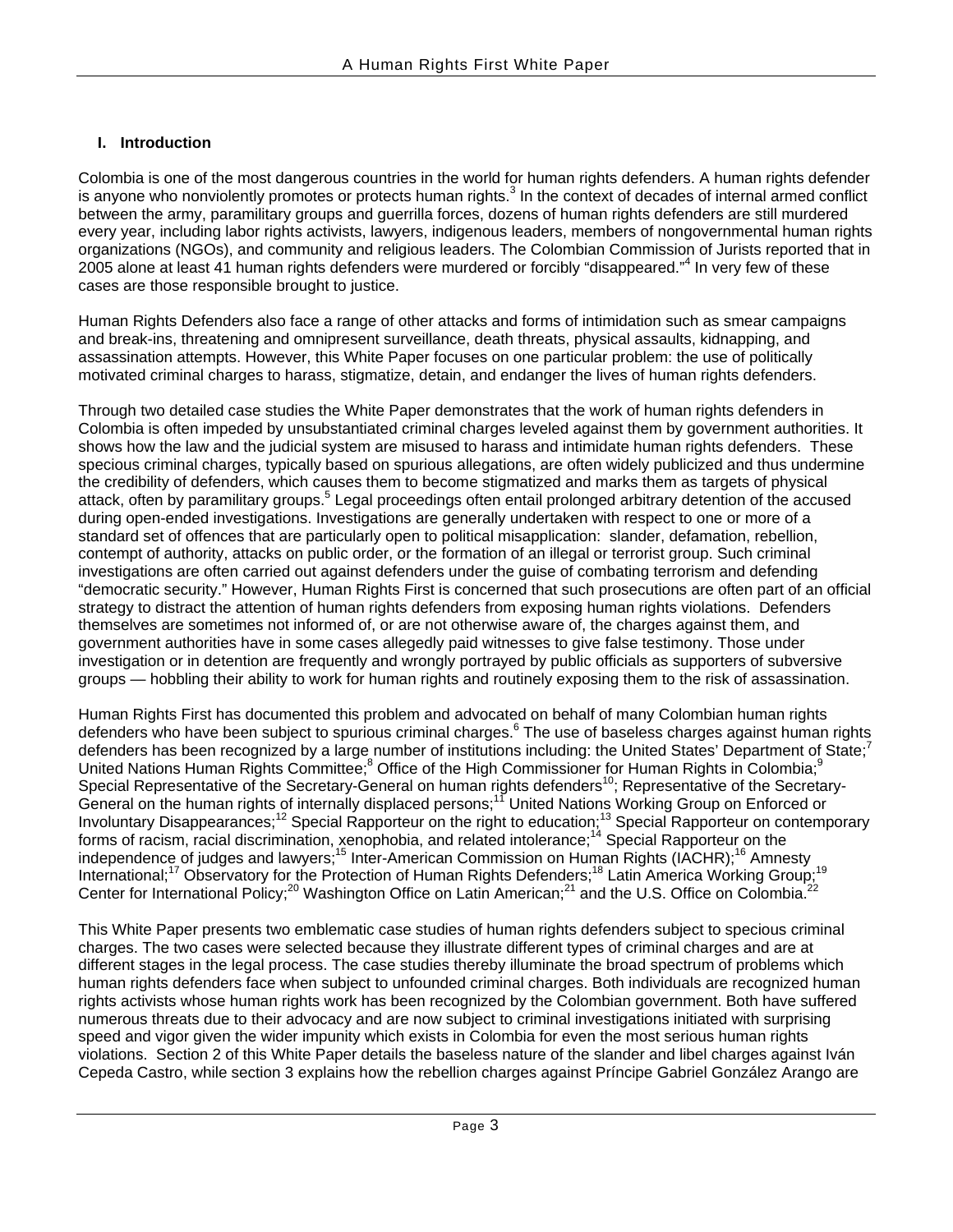unfounded. Section 4 highlights the common aspects of the case studies, reflects on the problem of political prosecutions more broadly, and presents recommendations addressing this serious situation.

#### **II. The Case of Iván Cepeda Castro**



Iván Cepeda, delivering acceptance speech for receiving Human Rights First's Roger Baldwin Medal of Liberty, June 2007

#### **A: Iván Cepeda: A Renowned Colombian Human Rights Leader**

Iván Cepeda is a brave human rights defender who has selflessly promoted the rights of victims of Colombia's internal armed conflict and created a national social movement to call for justice.<sup>23</sup> He is an outspoken critic of paramilitarism in Colombia, and a powerful advocate for human rights. Motivated into activism by the brutal assassination of his father, Colombian Senator Manuel Cepeda Vargas, Iván Cepeda is currently the Director of the Manuel Cepeda Vargas Foundation and Spokesperson for the National Movement for Victims of State Crimes (MOVICE), an umbrella organization of more than 200 Colombian human rights organizations. He is also a columnist in the leading Colombian newspaper *El Espectador* where he writes on human rights, victims' rights, and impunity. His human rights advocacy has been well documented by the international media.<sup>[24](#page-19-23)</sup> In recognition of his outstanding promotion of human rights, at considerable personal risk, Human Rights First awarded him the Roger N. Baldwin Medal of Liberty in June 2007.<sup>25</sup> The award recognizes the importance and legitimacy of his human rights work.

Through remarkable perseverance Cepeda has demonstrated that paramilitary groups, with the complicity of members of the Colombian armed forces, have committed numerous serious human rights violations. He has sought accountability for a two-decade political campaign to assassinate members of the Patriotic Union political party which his father belonged to. Cepeda's method has been to expose government violations and shame responsible officials. He has helped demonstrat the legal culpability of the government in various serious human rights violations in both Colombian courts and the inter-American human rights system.<sup>26</sup> Despite facing considerable personal risk, he has participated actively in the documentation of more than 40,000 cases of crimes against humanity with the *Nunca Mas* (Never Again) investigation.<sup>27</sup> He has also been extremely active in creating public spaces which incorporate historical memory, such as the Gallery of Memory program where victims from all over the country are honored.

As a result of his high-profile defense of human rights, Cepeda has been subject to a variety of death threats and attacks. He has twice been forced to live in exile, returning to Colombia most recently in 2003. On July 26, 2006, the IACHR awarded him and his wife precautionary measures.<sup>28</sup> Precautionary measures are only awarded to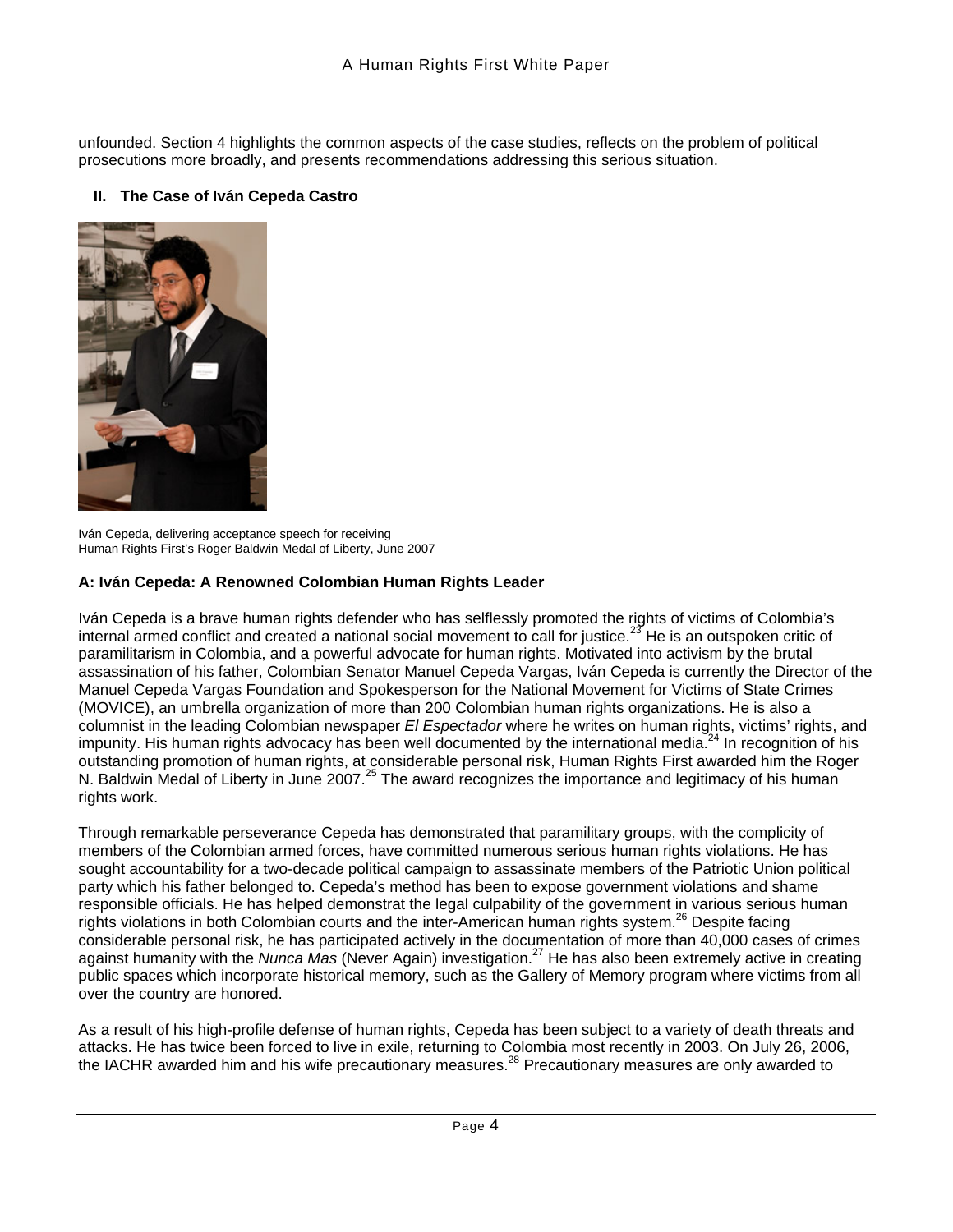protect life and personal integrity in "serious and urgent cases... to prevent irreparable harm to persons."<sup>29</sup>The Colombian Interior and Justice Ministry has included him in their human rights protection program and provide him with an armored car, bodyguard and bullet-proofing to the windows in his residence, among other protective measures.<sup>30</sup> Despite this protection, he continues to be at risk. In April 2006 and August 2007, he received email death threats from paramilitaries.<sup>31</sup> On November 24, 2006 his car was stopped by armed men allegedly from the state Judicial and Investigative Police (SIJIN) who acted threateningly and fled the scene when they realized Cepeda was not in the car.<sup>32</sup>

#### **B: Unfounded Charges: Slander and Libel for Exposing Human Rights Violations**

#### **i. Overview of Charges**

Cepeda is now facing another type of threat. The Fifth Delegate of the prosecutor's office in Sincelejo, Sucre Department, North-Western Colombia initiated a criminal investigation against him for allegedly committing criminal slander and libel.<sup>33</sup> The investigation was the result of a formal complaint lodged against Cepeda by Jose María Conde Romero, a congressman from Sucre in the Colombian House of Representatives (*Camara*).<sup>34</sup> Conde complained that Cepeda had criminally defamed him during a speech Cepeda made on November 27, 2006, at a public meeting in San Onofre, Sucre. The hearing was convened jointly by Cepeda's organization, MOVICE and the Human Rights Commission of Colombia's Senate to support victims and witnesses to come forward with information they had about connections between paramilitaries and politicians in Sucre.

As Cepeda explained in that speech, from the 1990s until recently, San Onofre suffered under brutal paramilitary control.<sup>35</sup> According to local organizations more than 3,000 human rights violations were committed in San Onofre by paramilitary groups between 1999 and 2005.<sup>36</sup> Those violations reportedly included torture, assassinations and enforced disappearances.<sup>37</sup> Paramilitary threats have successfully deterred most citizens from publicly testifying about the relationships between paramilitaries and politicians in that region. For example, in October 2006 a paramilitary extermination list came to light which contained the names of 26 people including human rights defenders from Sucre and members of MOVICE.<sup>38</sup> However, recently, a few brave victims and human rights defenders, such as Cepeda, have started to report on those relationships and the human rights violations that were committed.[39](#page-19-37) 

At the hearing, and after testimony from San Onofre residents of links between public officials in the region and paramilitary groups, Cepeda stated the following:

"We want to report at this hearing that Congressman José Conde Romero… has had connections with paramilitary groups of the region. We possess testimonies and information that Representative Conde was accused of planning the assassination of Victor William Ramírez Salcedo, now a member of the *Polo Democratico* (political party). In August 2004, Conde and his political allies met with paramilitaries to devise an attempt on the life of their opponent."<sup>40</sup>

With those words, Cepeda allegedly committed criminal slander and libel. In the same speech he also called for the Mayor of San Onofre, Jorge Blanco Fuentes, to resign given his reported paramilitary connections.<sup>41</sup> On May 3, 2007, the prosecutor's office attempted to raid the offices of the Senate Human Rights Commission, reportedly in connection with its investigation against Cepeda.<sup>42</sup> The Commission, which co-organized the hearing in San Onofre, possesses sensitive and confidential human rights information.<sup>43</sup> It is not clear what legitimate motive the prosecutor's office had in seeking information from the Commission in carrying out its investigation into whether Cepeda's comments constituted slander or libel.

After extensive advocacy by Human Rights First<sup>44</sup> and a letter from members of U.S. Congress,<sup>45</sup> on August 8, 2007, the Colombian Attorney-General issued a resolution appointing a Bogota-based prosecutor to head the investigation instead of the Sucre prosecutor.[46](#page-19-40) In that resolution the Attorney-General stated that given "the special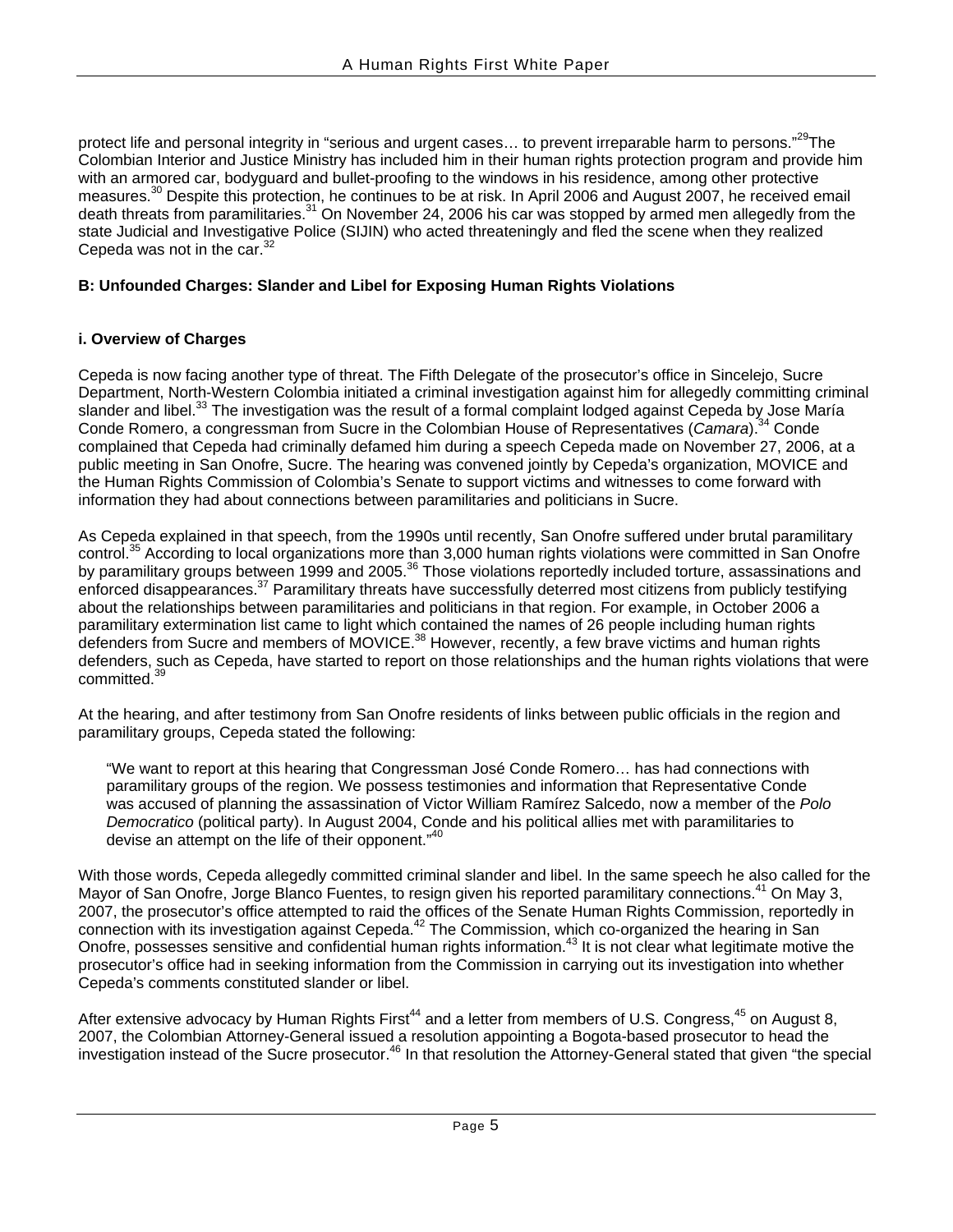circumstances of the Department of Sucre… and in the interests of obtaining an investigation that cannot be labeled as partial, it is best to order the re-assignment [of the prosecutor]."<sup>4</sup>

#### **ii. Spurious Charges and Partial Investigation**

Cepeda's comments and opinion were not made falsely or out of malice towards Conde, as would be necessary before the prosecutor could justly entertain a claim of slander or libel of a public official. Conde has publicly recognized that in 2004 Ramirez lodged a complaint with a prosecutor in Sucre alleging that Conde was involved in planning an attempt on his life.<sup>48</sup> In February 2007, Cepeda formally lodged that complaint with the Supreme Court of Justice.[49](#page-19-42) Moreover, in the current political climate in Colombia, the accusation that a member of Colombia's Congress is affiliated with paramilitary groups is not exceptional. In what has become labeled the "parapolitics" scandal, revelations of the sort that Cepeda gave at the hearing in San Onofre have led to dozens of congressman and public officials being imprisoned, charged, sentenced, and forced to resign for connections to paramilitaries.<sup>50</sup> The list of implicated officials includes many of Conde's fellow Congressman from Sucre.

Cepeda was bravely and publicly exposing what he considered, on the basis of testimonial evidence, to be public corruption and the involvement of Conde in potential human rights violations. He was expressing his opinion as to the fitness of a public official to fulfill his elected duty. Such comments on a matter of public interest cannot constitute criminal slander or libel. On the contrary, it is the right of Cepeda and every citizen to criticize public officials. While human rights defenders, like any other citizen, should not abuse their freedom of expression by making false and spiteful statements against public officials, it is especially important that they should not feel constrained in speaking openly about the observance of human rights principles by state officials.

An impartial investigation would have revealed the allegations against Cepeda to be unfounded given the lack of facts to justify them. However, as the Attorney-General recognized in his resolution re-assigning a Bogota prosecutor to the case, an impartial investigation in Sucre may be difficult to obtain. Evidence of the partial nature of this investigation was the speed with which it was initiated in contrast to the criminal complaints that Cepeda and MOVICE lodged with the Sucre prosecutor after the November hearing, which have not been acted upon.<sup>51</sup> Instead of investigating Cepeda, the prosecutor should be investigating the allegations that Cepeda and MOVICE have leveled at public officials.

Finally, it is clear that that some politicians and paramilitary groups are fearful that Cepeda's human rights work might implicate them in human rights violations.<sup>52</sup> The interception of Cepeda's car, reportedly by government agents, as described above, just days before the well publicized hearing in San Onofre may suggest that some elements of the Colombian security services did not want him testifying at that hearing. Given the unfounded nature of the charges against Cepeda and the high levels of corruption in Sucre, Human Rights First is concerned that the investigation may have been motivated by a desire to deter Cepeda from performing his valuable work.<sup>53</sup>

#### **C: The Importance of Human Rights Defenders Freely Expressing Opinions**

The right to freedom of expression is a fundamental right accorded protection in the International Covenant on Civil and Political Rights (ICCPR) and American Convention on Human Rights (ACHR) as well as many other international legal documents.<sup>54</sup> As the Inter-American Court of Human Rights has stated, freedom of expression "is a cornerstone upon which the very existence of a democratic society rests. It is indispensable for the formation of public opinion… Consequently it can be said that a society that is not well informed is not a society that is truly free."<sup>55</sup> Human Rights Defenders play a critical role in the formation of public opinion and enhance a society's ability to receive information and divergent ideas. When human rights defenders like Cepeda are charged for expressing their opinions it not only deters them from performing their valuable human rights advocacy but also has a wider "chilling effect" on society discouraging various forms of political scrutiny and criticism.[56](#page-19-48) When human rights defenders and others are dissuaded from scrutinizing public officials "democracy is transformed into a system in which authoritarianism and human rights violations find fertile ground for imposing themselves...".<sup>[57](#page-19-49)</sup>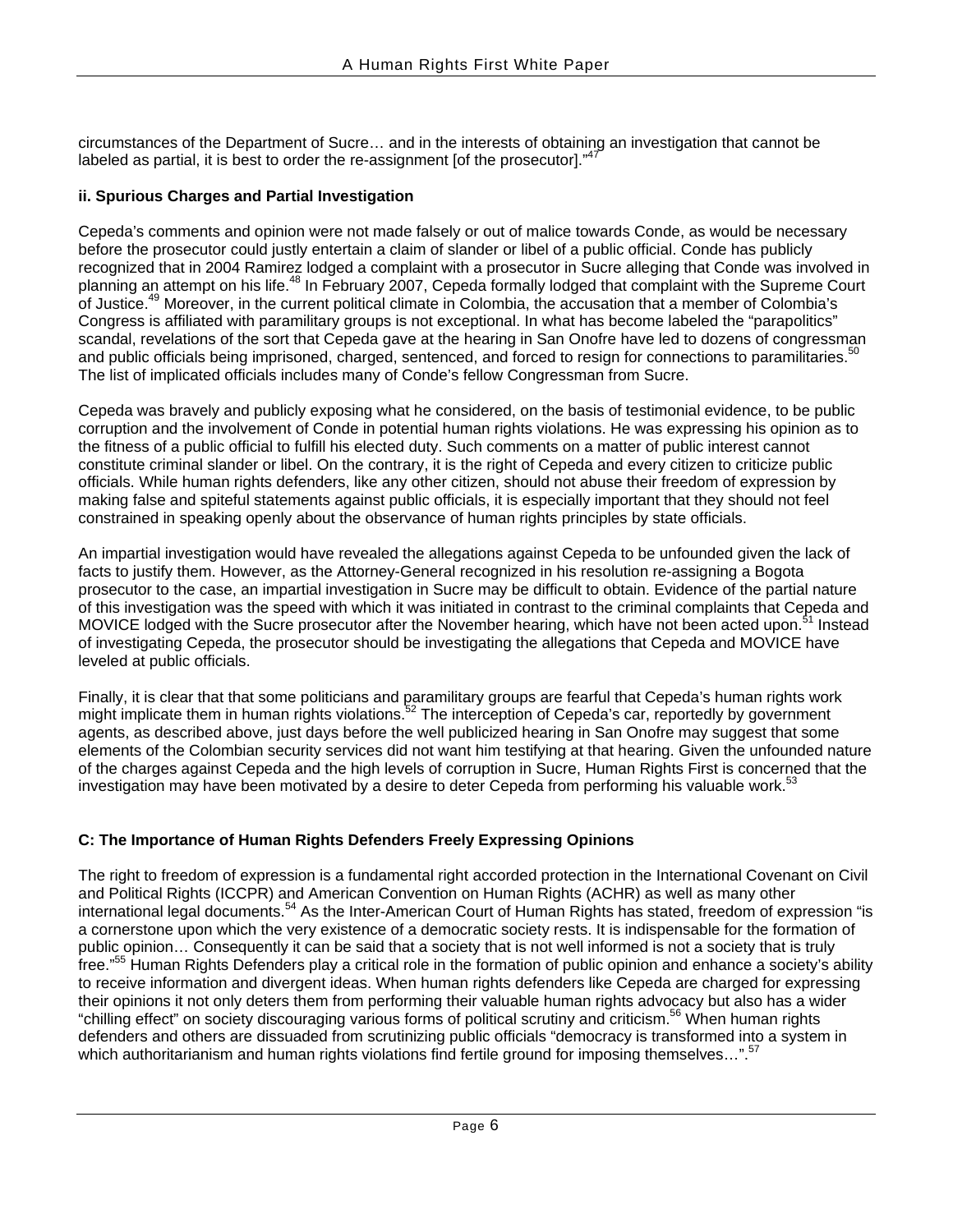The United Nations Human Rights Defenders Declaration specifically recognizes the right that everyone has to publicly air their opinions and criticize public officials by protecting the rights to:

- "discuss, form and hold opinions on the observance … of all human rights … and, through these and other appropriate means, to draw public attention to these matters...";<sup>58</sup> and
- "submit to governmental bodies and agencies and organizations concerned with public affairs criticism and proposals for improving their functioning and to draw attention to any aspect of their work that may hinder or impede the promotion, protection and realization of human rights...".<sup>[59](#page-19-20)</sup>

On April 30, 2007, Colombian President Alvaro Uribe said that the Colombian government was "preaching and practicing" the principles contained in the U.S. government's Guiding Principles on Non-Governmental Organizations. **[60](#page-19-50)** Principle 3 states that "NGOs should be permitted to carry out their peaceful work in a hospitable environment free from fear of harassment, reprisal, intimidation and discrimination."<sup>61</sup> Yet the environment in which Colombian human rights defenders operate could not be further from this ideal. Subjecting defenders, such as Cepeda, to baseless criminal charges, is a form of harassment and intimidation which discredits and dangerously stigmatizes them.

#### **III. The Case of Príncipe Gabriel González Arango**



Príncipe Gabriel González Arango is a prominent student leader and was Regional Coordinator of the Political Prisoners Solidarity Committee (*Fundacion Comité de Solidaridad con los Presos Políticos* (CSPP)) in Santander department.<sup>62</sup>

#### **A: The Political Prisoners Solidarity Committee: Under Threat for Standing Up for Human Rights**

The CSPP is one of Colombia's oldest human rights organizations, established in 1973. Originally focused exclusively on providing legal and non-legal assistance to prisoners, it now also engages in a full spectrum of national and international human rights advocacy. The CSPP highlights human rights violations as they occur and is a participant in the formulation of the National Action Plan for Human Rights.<sup>63</sup> It continues to provide legal and non-legal assistance to prisoners, especially to victims of arbitrary detention and of torture and other cruel, inhuman and degrading treatment in detention centers and prisons around the country.

On July 30, 1999 the IACHR recognized the caliber of its human rights work and the risks that it faces due to the nature of its work. The IACHR requested that the Colombian government adopt precautionary measures to protect the life and personal integrity of the members of CSPP.<sup>64</sup> The IACHR noted in doing so that members of the CSPP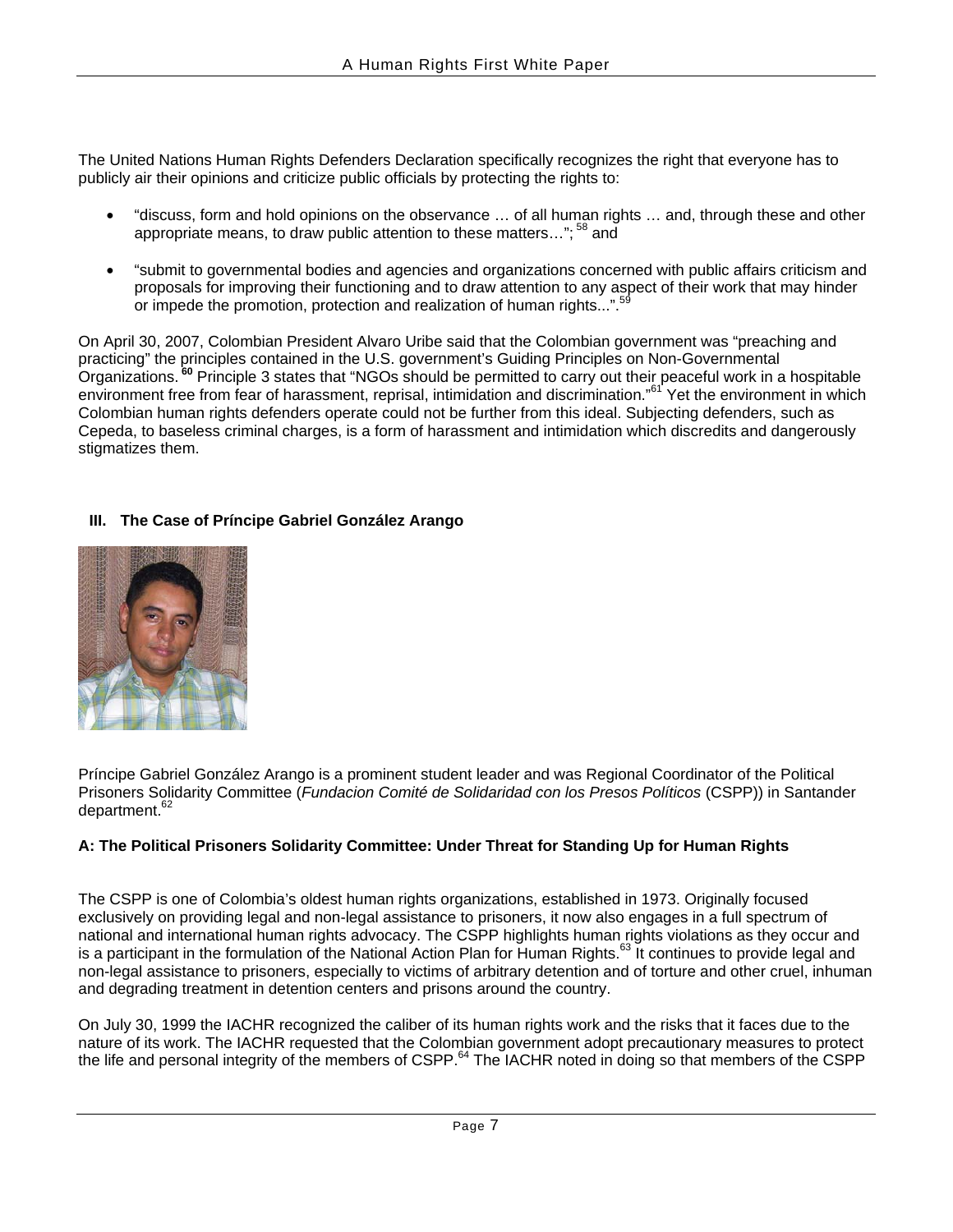have already been assassinated, "disappeared," threatened, and attacked. Since 2005 alone, four members of the CSPP have been killed.<sup>65</sup> CSPP has also been subject to politically motivated break-ins and members have been unjustly detained and subject to baseless criminal charges.

The CSPP provides important services to prisoners, including legal representation, and is cited widely as a committed voice for human rights in Colombia by both the international human rights community and in sources including the U.S. Department of State's annual human rights report.<sup>66</sup> The majority of attacks against the CSPP have been attributed to paramilitary forces which often incorrectly assume that the CSPP, through its assistance of political prisoners and the denunciation of human rights abuses, supports guerrilla movements such as the FARC (Revolutionary Armed Forces of Colombia). The CSPP rejects these false insinuations and makes extraordinary efforts to ensure its work adheres to the highest standards of human rights protection.<sup>67</sup> The CSPP has in place strict policies to ensure that its members are not engaged in activities contrary to the human rights aims of the organization. These policies are enforced through regular evaluations and screening procedures.<sup>68</sup>

#### **B: Príncipe Gabriel González Arango: A Human Rights Defender at Risk**

Príncipe Gabriel González was born in 1976 and is married to Jiseth Baness Estrada Martinez, a lawyer with the well-known human rights organization Regional Corporation for the Defense of Human Rights (CREDHOS), in Barrancabermeja. González started his promotion of human rights in the 1980s as a leader in the Catholic Church and Colombian Scout Association. In the 1990s, as a leader of the local council of community action (*junta de accion comunal*) he promoted the participation of young people in the local democratic process in Pamplona, North Santander.<sup>69</sup> From 1995 he was heavily involved in advocating on behalf of university students as a student leader at the Industrial University of Santander (UIS) in Bucaramanga, Santander, where he was studying engineering and later law. From 2000 to 2002, as student leader, he instigated a series of organized and well-publicized student protests against UIS in relation to education issues which elevated his profile.[70](#page-19-28) In 2005 he was Human Rights Secretary for the National Student Federation in Colombia.<sup>7</sup>

He has been a member of the CSPP in Santander since 2002 where he worked with prisoners in detention centers who had been the victims of arbitrary detention, torture or cruel, inhuman or degrading treatment. As Santander Coordinator for CSPP he visited prisoners to provide seminars about human rights and related legal topics and in some cases also provided referral services by locating public defenders or lawyers for them.<sup>72</sup> The president of the CSPP, Agustin Jimenez Cuello, testified that González was an outstanding and valued member of the CSPP.<sup>73</sup>

Santander and North Santander departments were, and remain, an area of significant paramilitary strength.<sup>[74](#page-19-56)</sup> González's efforts in assisting the local community and UIS students to organize may have unsettled paramilitary groups who sought to control communities through fear and intimidation. In 1999 he received his first threat from Pamplona paramilitaries for his work with the local council of community action.<sup>75</sup> Those threats increased as his work with CSPP and for prisoners intensified. The dangerously polarized nature of Colombia's armed conflict explains why paramilitary groups often wrongly equate human rights organizations, especially those working with prisoners, with guerrilla organizations such as FARC.

The threats against González culminated on June 15, 2005 when he was named in a document produced by the Central Bolivar block of the paramilitary group AUC (United Self-Defense Forces of Colombia), which had long operated in the region.[76](#page-19-58) The document threatened those named with death if they did not leave Bucaramanga and identified them as legitimate military targets. Given the gravity of these threats, González was forced to move temporarily to Bogota until December 2005. At the same time, González was also subject to intimidation by regular government forces. On November 21, 2002 he was harassed by members of the Anti-Disturbance squadron of the National Police in Bucaramanga and on December 4, 2004 he was detained briefly by the same squadron.<sup>77</sup>

González's important human rights work and the considerable risk he faced as a consequence was repeatedly recognized by the Colombian Interior and Justice Ministry's human rights protection program that consisted of a system of secure telephonic communication (2001); economic assistance (2003); and a bodyguard after the serious threats against him in 2005.<sup>78</sup> There is a clear contradiction in Colombian government policy given that one branch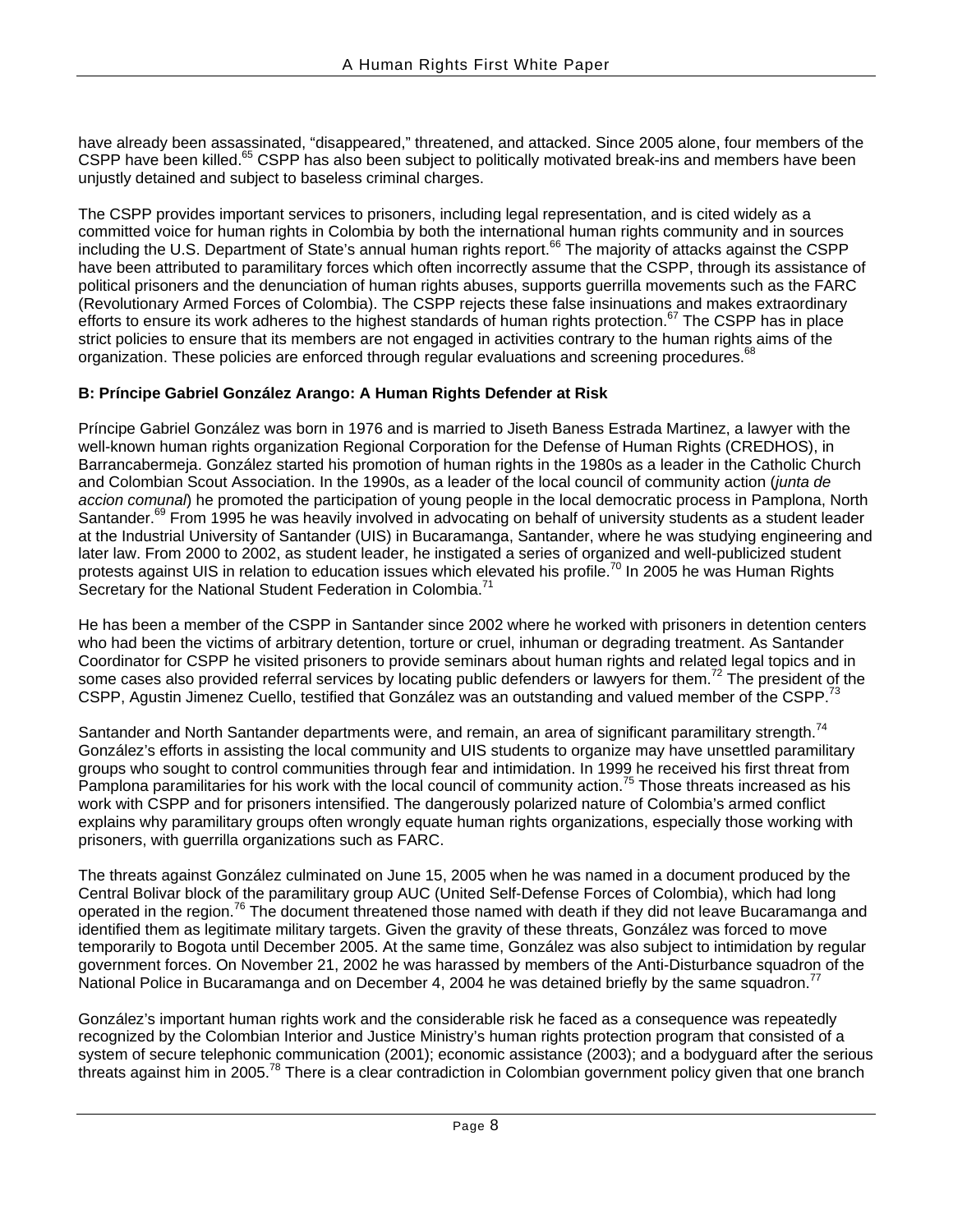of the government recognized him as a human rights defender and granted him protective measues, while another stigmatized him through false prosecutions which portrayed him as a guerrilla and placed his life at risk.

#### **C: Unjustly Charged and Detained: Held in Prison for 15 months**

Just over one month after González returned to Pamplona, on January 4, 2006, members of the prosecutor's office in Pamplona arrested and detained him.<sup>79</sup> He was subsequently moved to the Modelo prison in Bucaramanga where he remained for 15 months until his release in April 2007.<sup>80</sup> The 21<sup>st</sup> Division of the Bucaramanga prosecutor's office was in charge of the investigation and prosecution.[81](#page-19-10) His application for bail was denied despite his apparently fulfilling the conditions for bail, namely that he was of no danger to society and was likely to appear at court hearings.<sup>82</sup> The prosecutor argued that his detention was necessary to prevent the commission of future crimes. Almost four months after his arrest, on April 26 2006, he was formally charged with the crime of aggravated rebellion for allegedly being a commander of an "urban militia force" in Pamplona and being a member of an "urban network of assistance" for FARC prisoners in Bucaramanga and of providing medicine and supplies to FARC.<sup>[83](#page-19-11)</sup>

On March 30, 2007 Judge Jose Alberto Pabon Ordóñez of the 8th Criminal Circuit in Bucaramanga found that the rebellion charges against González were baseless and relied on witness evidence and government reports which lacked impartiality and credibility.<sup>84</sup> Moreover, the judge also recognized for the record the valuable role that González fulfilled as a human rights defender by stating, "the accused at no time has denied his political ideology and his defense of human rights and in fact it is exactly that which led him to become a part of the Political Prisoners Solidarity Committee."[85](#page-19-12) The judgment confirmed that the charges against González should never have been initiated. However, the prosecutor has formally lodged an appeal to the acquittal. Under Colombian law, an acquittal of criminal charges by one court does not preclude a subsequent finding of guilt by another court. As such, González still faces the possibility of being found guilty of rebellion and returning to prison.

On April 4, 2007 he was released and returned to Bogota.<sup>86</sup> However, the charges against him branded him as being a guerrilla and he was at high risk of reprisal attacks from paramilitary or other covert forces, especially given the earlier paramilitary threats**.** In the past, human rights defenders have been found innocent of rebellion charges, only to be attacked or killed upon their release.<sup>[87](#page-19-39)</sup> In early June 2007, González was granted protective measures by the Colombian government (consisting of secure and protected transport and telephone communications).<sup>88</sup> By granting him this latest round of protection, the Interior and Justice Ministry tacitly recognized that the actions of the prosecutors contributed to Gonzalez's security risk.

#### **D: Lack of Due Process: Why the Court Found the Charges Unfounded**

The case against González was so weak that the prosecotur should never have brought the charges against him. The case relied exclusively on two witnesses and an intelligence file, all of which the judge found to be baseless.

#### **i. Unreliable, Incoherent, and Fabricated Witness Testimony**

The prosecution relied principally on one witness for the evidence for the case. The witness, Wilman Patiño, was allegedly a FARC member for 16 years until 2003, when he deserted in Bogota.<sup>89</sup> He stated that he was a member of the 12<sup>th</sup> Front of FARC which had particular influence in Santander department. In December 2005, two years after allegedly deserting the FARC he sought benefits under a legal framework constructed to encourage members of armed groups to demobilize and reintegrate into society.<sup>90</sup> Principally aimed at paramilitaries, that legal framework allows members of illegal armed groups to obtain a range of legal, economic, protective, health, and educational benefits if they demobilize and cooperate with authorities. Specifically, demobilized individuals can, under certain circumstances, receive amnesties for crimes that they may have committed.<sup>91</sup>

The evidence of witnesses eligible for reintegration benefits must be treated with particular care. As Judge Pabon stated, while it can provide valuable information about guerrilla activities, it can also be used to incriminate innocent people.<sup>92</sup> The ruling cited Colombian superior court jurisprudence that the testimony from such witnesses must be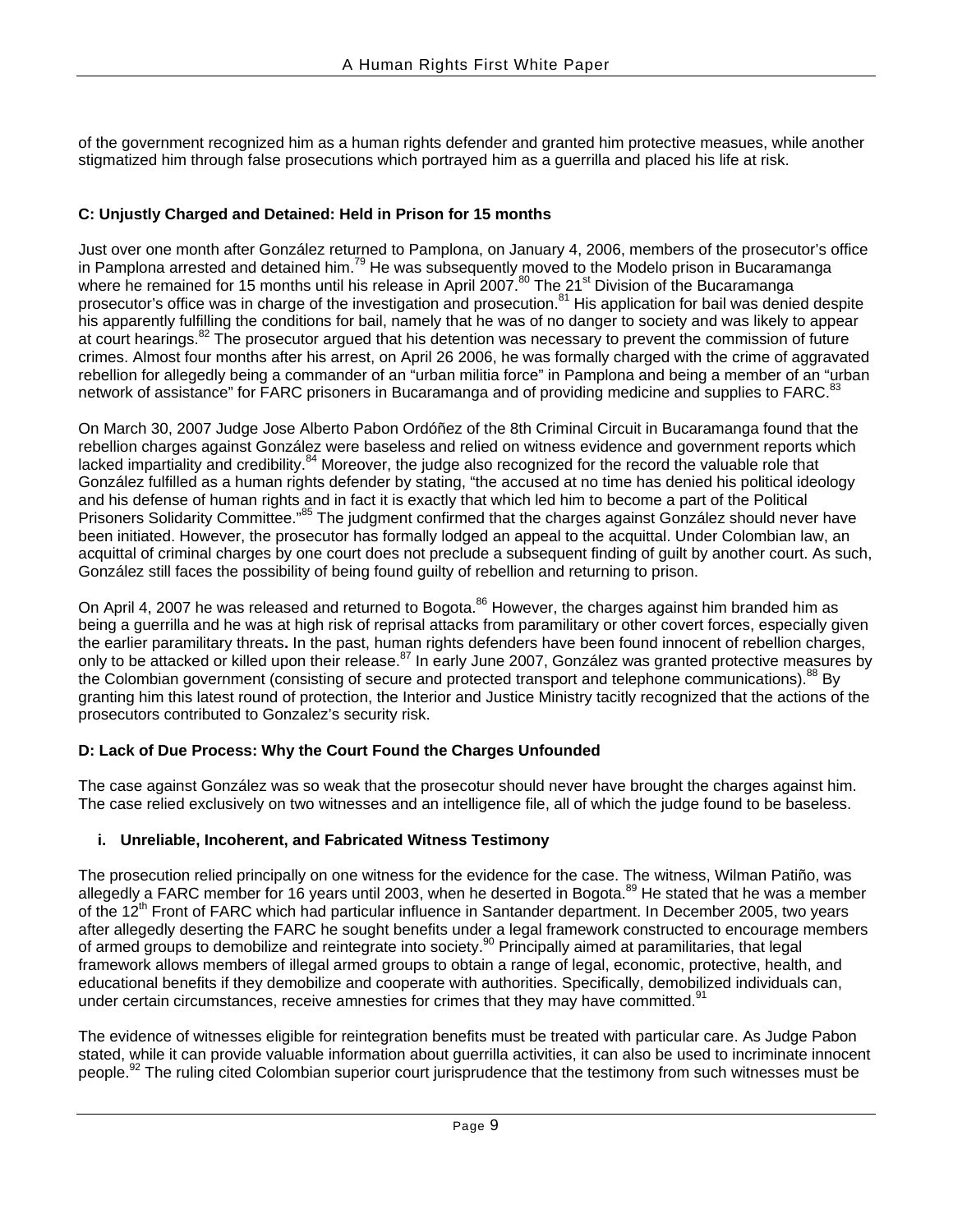treated suspiciously because it comes from witnesses who are not impartial, but rather are interested in receiving benefits which they can only obtain by collaborating with authorities.<sup>93</sup> As such they are not driven by motivations of truth and justice, by rather by personal interest. That court concluded, "for such testimonies to be credible they must be analyzed and evaluated with particular rigor and care, because a superficial examination could give rise to the commission of grave injustices."<sup>[94](#page-19-47)</sup>

Patiño's evidence in this case is representative of other criminal cases in which such witnesses were relied upon almost exclusively. In his initial declaration, Patiño stated that he knew a person by the name of Alirio Cordoba who was allegedly the Commander of the Pamplona Militia force. However, he did not identify González as Alirio Cordoba nor was he even able to provide a physical description of Cordoba, let alone González. Patiño stated that he had a poor memory and could not remember Cordoba well enough to describe him yet according to Patiño the two of them had met on many occasions and were friends. Judge Pabon found Patiño's inability to give even a basic description of Cordoba as "inconceivable."[95](#page-19-48)

The only time that Patiño linked González to Cordoba was in a line-up of suspects on March 23, 2006; nearly two months after González had been arrested.<sup>96</sup> Despite stating his earlier inability to describe or remember what Cordoba looked like, he declared that he immediately recognized González as Cordoba at the line-up. The judge found that González has distinctive physical characteristics such as skin color, frizzy hair and a prominent abdomen which, at a minimum, Patiño should have been easily able to describe in his witness statements prior to the lineup.<sup>97</sup> By the time the line-up occurred the prosecution had reportedly already publicized photos of González via prominent media outlets as an alleged guerrilla member, thereby calling into question the positive identification by Patiño. 98

Raul Mendez González, a prisoner at Modelo prison, and former member of the 12<sup>th</sup> Front of FARC like Patiño, gave evidence that he had never heard of Cordoba as a leader of a Pamplona Militia Force but that he did know González as a CSPP activist who taught a diploma course about human rights at the prison. $99$ 

The evidence of Patiño was marked by a series of other inconsistencies, irregularities, and implausibilities. The judge found that his statements were contradictory and that he changed his evidence on numerous occasions in relation to critical dates and places where he supposedly met Cordoba.<sup>100</sup> Moreover, the allegation that González was Cordoba was not substantiated. Patiño stated that Cordoba had visited prisons such as the Modelo Prison in Bucaramanga since 2001 to provide money and other supplies to FARC prisoners. Yet prison records indicate that González's first visit to that prison was in 2002 and that he participated in an authorized seminar to teach prisoners about human rights.[101](#page-19-65) Furthermore, the Modelo prison has in place strict regulations which prohibit visitors entering with money or other supplies, so that González could not have supplied FARC prisoners with grand sums of money as Patiño alleged.<sup>102</sup>

The judge also found that the factual basis underpinning the charges was unsubstantiated. He decided that there was no evidence (such as media reports or military intelligences reports) that the Pamplona Militia force, which González supposedly led, even existed.<sup>103</sup> Moreover, even if it did exist, González could not have been leading it from December 2001 as Patiño suggested. During that time period González was a full time student at UIS in Bucaramanga, a city in another department. The judge cited extensive testimony from academic staff at UIS to corroborate that González was at UIS on a full time basis and had significant extra-curricular activities as a student leader.<sup>104</sup> The judge decided that his presence outside of Pamplona and his extensive ties to UIS rendered implausible the suggestion that he was leading a militia force in that city.<sup>105</sup>

Patiño could not be located for the trial and so the defense did not have the ability to examine the main prosecution witness. The judge concluded that Patiño's allegations were no more than "mere speculation which aimed to distort."<sup>106</sup> He also stated that Patiño's "assertions could not be supported in light of the rules governing evaluation of evidence, because of their internal contradictions and....far-fetched nature"<sup>1</sup>

Another witness, Lilia Lozano, also receiving reintegration benefits, stated only that she knew of a Príncipe or a Gabriel who was in charge of obtaining medical and legal services for the 20<sup>th</sup> Front of FARC.<sup>108</sup> The judge quickly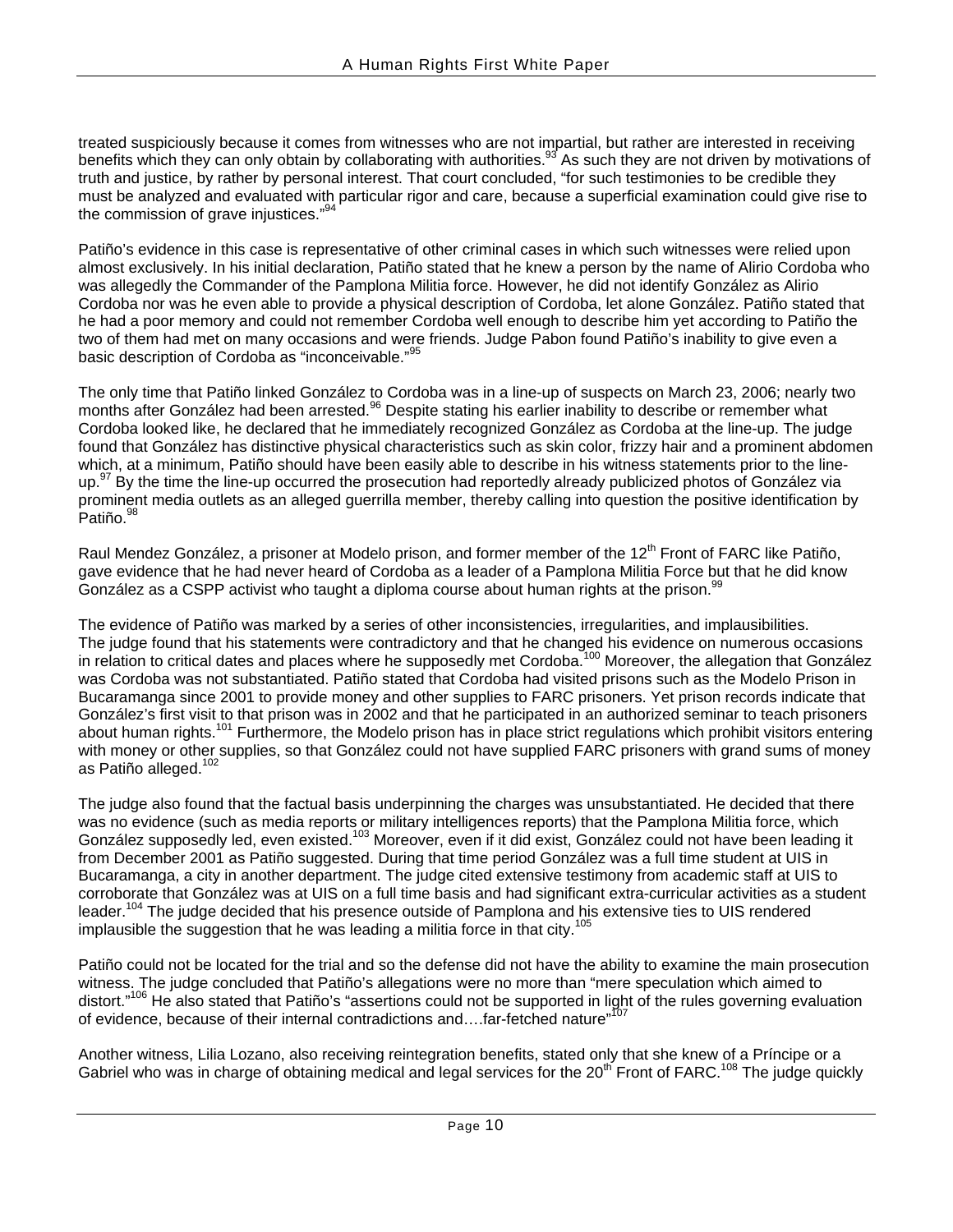dismissed this vague evidence especially given that her statements had previously been used in the trials of four other individuals accused of rebellion, all of whom were acquitted.[109](#page-19-73) More alarmingly, in January 2005 she told the CSPP that her witness statements were made under duress from members of the police and the Attorney-General's Technical Investigations Unit (CTI) in Bucaramanga who allegedly pressured her to provide evidence against González.<sup>110</sup>

#### **ii. Reliance on Intelligence Files**

The Prosecution also relied on two intelligence files prepared by the CTI, the same unit allegedly responsible for pressuring one of the witnesses to provide evidence against González.<sup>111</sup> The judge described the reports as constituting no more than a summary of the witness statements, which duplicated but did not include any new evidence to corroborate those statements.<sup>112</sup> In particular he was scathing in his assessment of how the reports could have been useful to the prosecutor given that they did not provide any evidence to establish that González was in fact Alirio Cordoba, who witness Patiño stated was the supposed guerrilla leader.<sup>113</sup> He also cited jurisprudence from the Colombian Supreme Court which stated that such intelligence reports are not per se an independent source of evidence and should be closely evaluated.<sup>114</sup> Uncorroborated intelligence files have a long history of being misused against human rights defenders in Colombia, especially in Bucaramanga.<sup>1</sup>

#### **E. Conclusions**

## **i. Investigation Breached Right to Fair Trial**

The analysis above reveals that various aspects of the investigation conducted by the Bucaramanga prosecutor against González breached Colombian and international standards as to a fair trial. The judge specifically stated that the investigation was contrary to the right to a fair trial contained in the ICCPR (art 14), the ACHR (art 8), the Basic Principles on the Role of Lawyers,<sup>116</sup> and the Basic Principles for the Treatment of Prisoners<sup>117,118</sup> The most glaring breach of the right to a fair trial was the inability of González to examine the witnesses against him as provided by article 14(3)(e) of the ICCPR and article 8(2)(f) of the ACHR. It is a fundamental right of any defendant to be able to question and probe witnesses in order to present a robust defense. It is also vital because it enables the judge or jury to be presented with a fair and balanced presentation of the witness evidence without which their search for the truth is severely hampered. It is even more important for the defendant to be able to examine witnesses when, as with the charges against González, they rely almost exclusively on witness evidence.

Other aspects of the investigation also violated fundamental aspects of the right to a fair trial. That the prosecution took almost four months after they arrested González to formally charge him arguably breached his right to be informed promptly of the nature and cause of the charges against him as enshrined in article 14(3)(a) of the ICCPR. Moreover, the prosecutor's actions in reportedly publishing photos of González and identifying him as a guerrilla fighter before the witness had even identified him fundamentally undermines the presumption of innocence recognized by art 14(2) of the ICCPR and article 8(2) of the ACHR.

## **ii. Fear that Investigation was Politically Motivated**

The suggestion that the charges against González were politically motivated is extremely serious. The judge made a reference to the manipulation of the legal system by dismissing witness Patiño's evidence in part "due to the fear that his evidence was being used to direct the judicial system against those who are fighting for social or democratic causes or claiming their rights."[119](#page-19-83) He also alluded to the fact the prosecutor had a discriminatory attitude to human rights defenders and may have fabricated elements of the offence, describing the case as "symptomatic [of broader practice] and contrary to [the international legal instruments cited above] that the prosecutor tries to make out as an element of rebellion the fact that NGOs are providing valuable services to prisoners, which often make up for the absence of State assistance."<sup>120</sup>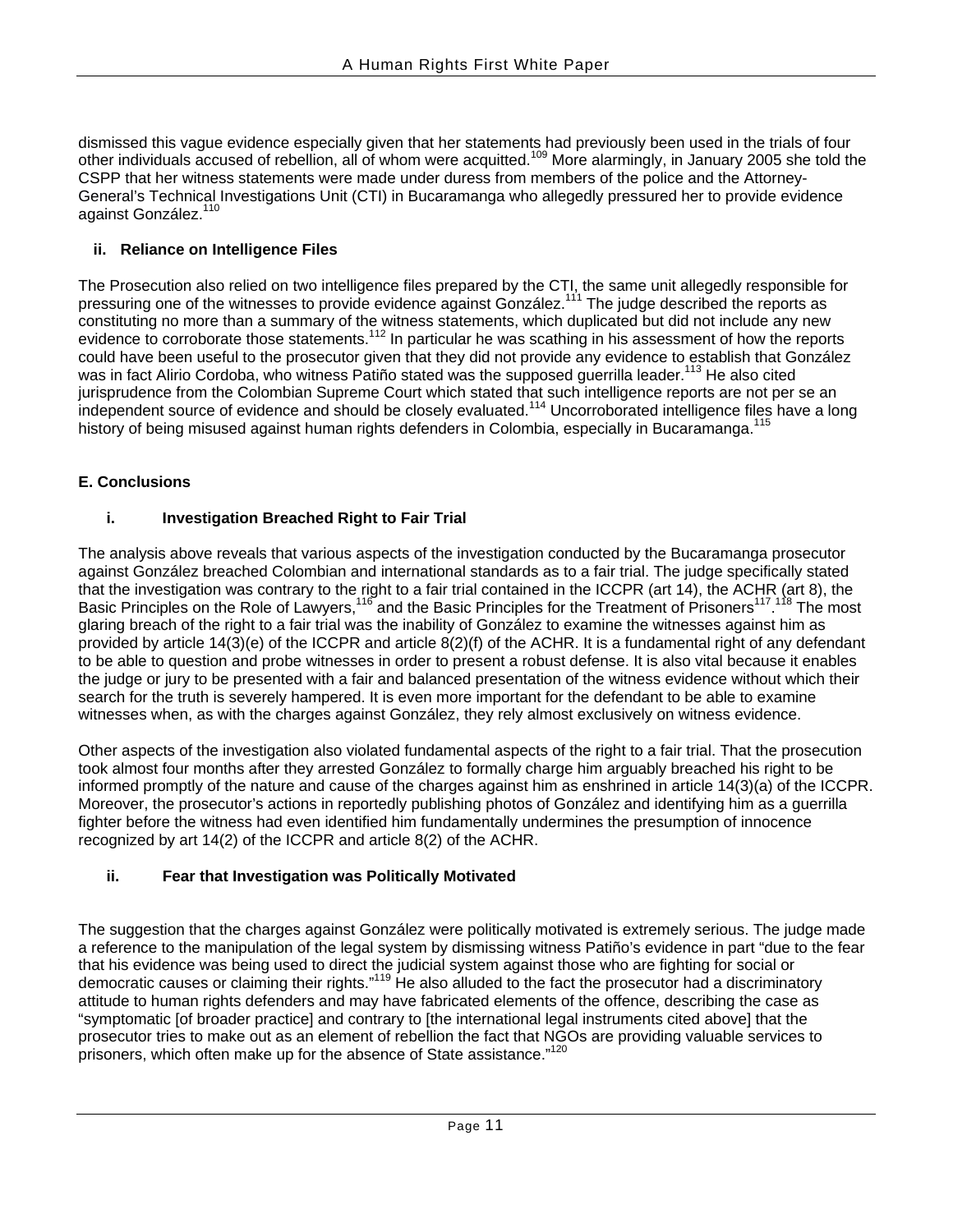The U.N. Special Representative for Human Rights Defenders, Human Rights First, and other human rights organizations have also expressed their concern that the charges may have been motivated by González's activities defending human rights.<sup>121</sup> This concern is supported by the admission of witness Lozano that the CTI office pressured her into providing evidence against González. That concern is further heightened given that the CTI was also responsible for preparing the intelligence reports which the prosecution relied upon.

Another reason to conclude that this case was motivated out of a desire to prevent González and others from performing human rights work is that the prosecutor simply did not have sufficient evidence to initiate a criminal investigation against him. As the judge found: "the probative standard used by the prosecutor to issue a resolution of accusation against González did not reach the threshold of certainty required given the weakness of the witness testimony and the lack of other supporting evidence." <sup>122</sup> Colombian criminal law is quite detailed and explicit about the level of evidence needed by a prosecutor. Article 397 of the Procedural Criminal Code states that "The prosecutor… will formally charge the accused only when the occurrence of an act can be demonstrated and a confession or testimony exists which shows serious and credible motive, serious evidence and is supported by documents, or other probative means which indicate the responsibility of the defendant." <sup>123</sup> Article 232 states "Every decision must be based on legal evidence and regular and timely allegations. A guilty sentence cannot be passed without evidence that shows the certainty of the punishable conduct and the responsibility of the accused."<sup>124</sup> Finally article 234 directs officials such as prosecutors to "search and determine the real truth. They must ascertain with equal zeal both the circumstances that demonstrate the existence of the punishable conduct as well as those that reduce or exonerate the responsibility of the accused or that demonstrate their innocence."<sup>12</sup>

These provisions also mirror international law. Article 14 of the United Nations Guidelines on the Role of Prosecutors, which provides authoritative guidance on international standards, states that "prosecutors shall not initiate or continue prosecution, or shall make every effort to stay proceedings, when an impartial investigation shows the charge to be unfounded."<sup>126</sup>

As demonstrated above (section II. D) and by Judge Pabon's decision, any impartial investigation would have revealed the charges, and the witness testimony upon which they relied, to be unfounded; not least because at the time that González was arrested the prosecutor's office had no idea that the allegations contained in witness Patiño's statement supposedly related to González. It is difficult to understand on what basis the prosecutor's office decided to arrest González. Even after witness Patiño had identified González in a line up, his evidence, as the judge concluded, was so incoherent, far-fetched, and self-contradictory that it failed to reach even the most rudimentary standard of evidence required to underpin such serious charges.

Finally, the pro-active nature of this investigation stands in stark contrast to the lack of investigation or prosecution for the majority of serious crimes in Colombia.<sup>127</sup> The Colombian justice system suffers from corruption and a lack of resources and expertise which ensures that the majority of serious crimes remain unpunished.<sup>128</sup> Given such widespread impunity, the decision to prosecute this case on the basis of such patently unreliable evidence raises questions about the motivation of the investigation.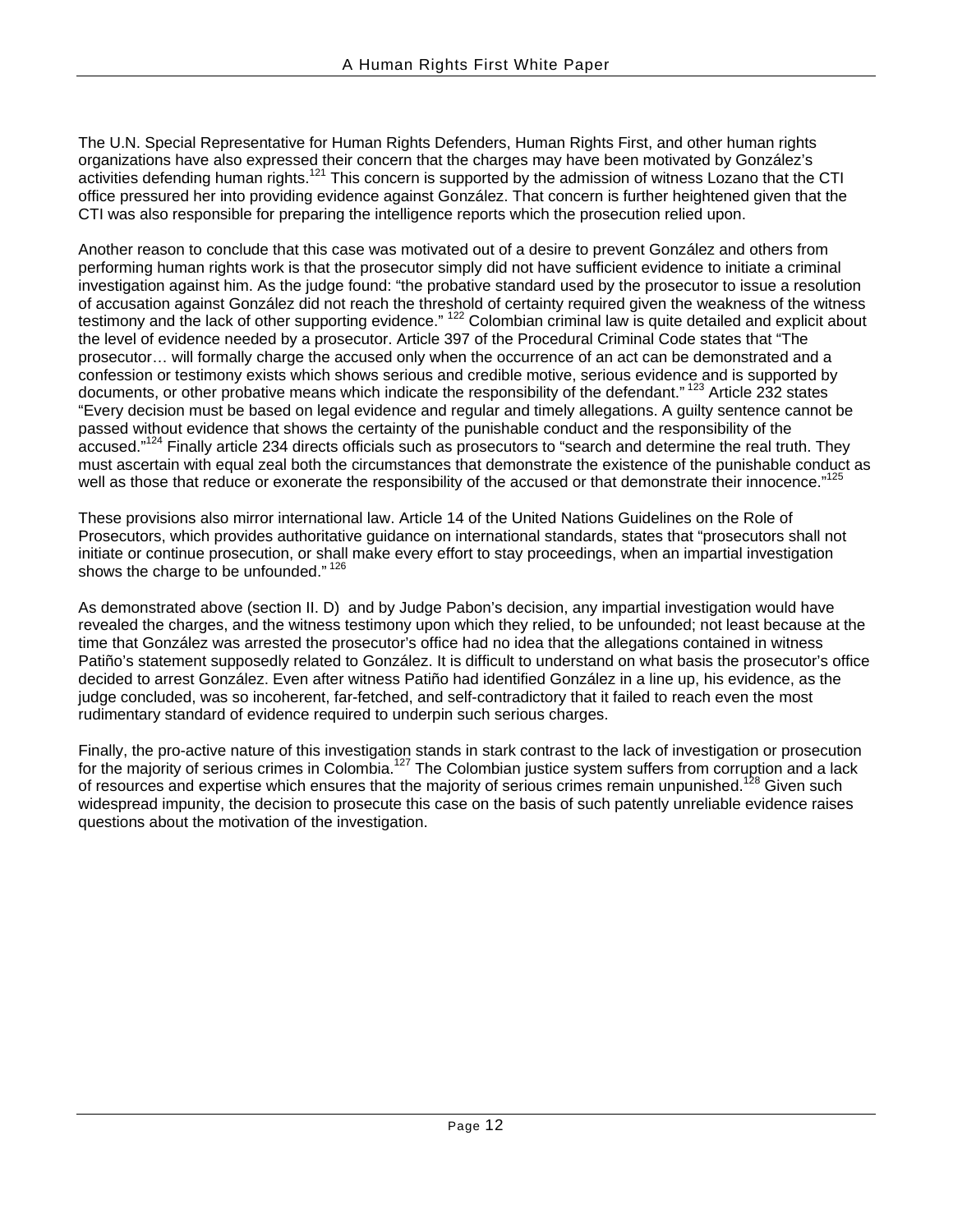#### **IV. Conclusions and Recommendations**

Prosecutors in Colombia, as in any State, must investigate and prosecute crimes and ensure that perpetrators are brought to justice. However, those investigations must be conducted in accordance with both Colombian and international law. In relation to accusations against human rights defenders, it is especially important that Colombian prosecutors impartially and independently verify them to ensure that they are not politically motivated. Given limited judicial resources in Colombia, such an independent verification should occur before initiating a full criminal investigation or before detaining the accused. Where such verification reveals the accusation to be baseless, as in the two emblematic cases presented in this White Paper, an investigation should not be initiated. Fundamental tenets of due process and the rule of law dictate no less. Moreover, prosecutors and security agencies should be barred from publicizising information branding human rights defenders as subversives or criminals that has not yet been tested in a court of law.

This White Paper has demonstrated that in two cases, which Human Rights First believes are symptomatic of many others, human rights defenders have been subject to charges that were baseless and that should never have been initiated by the respective prosecutors. The cases of Iván Cepeda and Príncipe Gabriel González relate to different criminal charges and are at different stages in the proceedings, one at an initial investigation and the other on appeal post-acquittal. Nevertheless they reveal that investigations were commenced based either on accusations alone or coupled with fabricated and implausible evidence from witnesses lacking impartiality. In the case of Príncipe Gabriel González the witness statements did not in fact identify him as the alleged perpetrator of rebellion, while the prosecutor failed to verify whether the militia force he allegedly led even existed. In the case of Iván Cepeda, the investigation appears to rely solely on the accusations of a congressman, who sought to dispute claims of his involvement in criminal acts. Colombian law, in particular articles 232, 234 and 397 of the Procedural Criminal Code, and international law, require that prosecutors vet accusations for plausibility and then, before the accused is detained, gather independent evidence via an impartial investigation to corroborate such accusations.

President Uribe has also recently committed his government to these due process standard by recognizing the U.S. State Department Guiding Principles on Non-Governmental Organizations, principle 5 of which states that "Criminal and civil legal actions brought by governments against NGOs, like those brought against all individuals and organizations, should be based on tenets of due process and equality before the law." [129](#page-19-93) A number of executive directives issued before the administration of President Uribe enshrine similar protections for human rights defenders and direct Colombian public officials to abstain from making false accusations against defenders.<sup>130</sup>

The practice of bringing unfounded criminal charges against human rights defenders is damaging for them in at least four ways. First, by stigmatizing them as criminals or as terrorist sympathizers, it places them at considerable risk of reprisal attack by the armed groups such as paramilitaries that act covertly throughout Colombia, often in collaboration with the armed forces. Second, the proceedings force defenders to expend their limited time and resources defending themselves, diminishing the amount of productive human rights work they can perform. Third, the charges discredit them and tarnish their reputations as legitimate human rights activists, thereby reducing the effectiveness of their work. Last, the threat of political prosecution has a chilling effect, encouraging defenders to practice self-censorship and limit their activities. All of these effects also have undemocratic repercussions on Colombian society more broadly, by diminishing the diversity of opinions available in the public domain and degrading the quality of human rights advocacy services available to the community.

In order to stop the practice of bringing unfounded criminal charges against human rights defenders, Human Rights First has the following recommendations for the Colombian government, which should be implemented with the assistance from the international community where appropriate and needed:

1. The Colombian Attorney-General, or the prosecutors in charge of each respective case, should close the criminal investigation against Iván Cepeda Castro and drop the appeal against the acquittal of Príncipe Gabriel González Arango.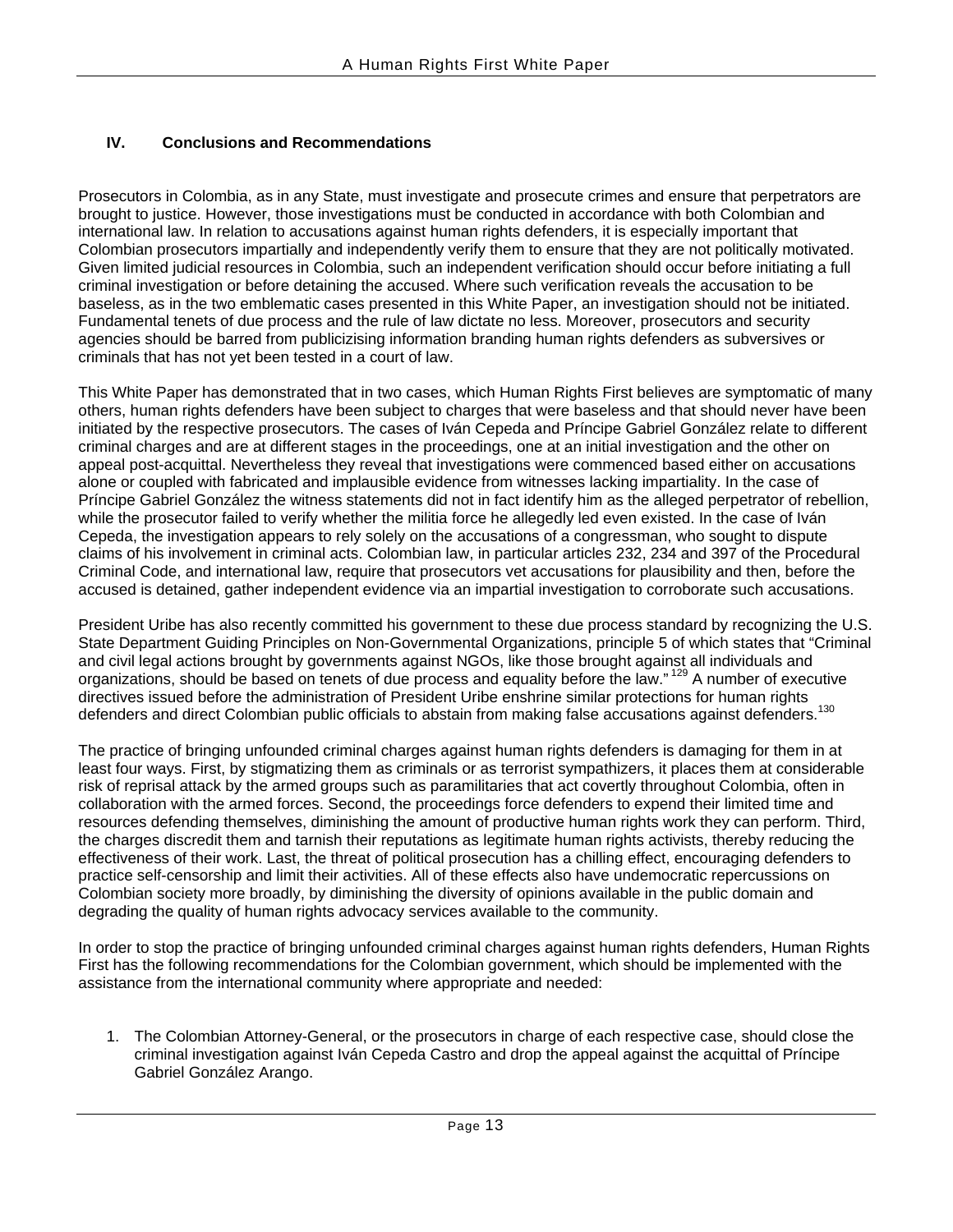- 2. The offences of slander and libel should be removed from the Colombian Criminal Code (decriminalized). While legitimate civil complaints, the Inter-American Commission on Human Rights has repeatedly stated that such criminal offences are incompatible with the American Convention on Human Rights.<sup>131</sup>
- 3. The Attorney-General should conduct a comprehensive internal investigation, focusing especially on regional prosecutors, into corruption, including connections with paramilitary organizations. On the basis of that investigation the government should dismiss from its employment all individuals, from judicial and prosecutorial institutions, shown to be corrupt or connected to paramilitaries.
- 4. The Attorney-General should question the use, by prosecutors, of witnesses who are ex-combatants and who are receiving reintegration benefits, or whose testimony might otherwise be influenced through coercion or inducements. Prosecutors should reject uncorroborated testimony by witnesses with paramilitary backgrounds.
- 5. The Attorney-General should issue a resolution or directive addressed to all judicial and prosecutorial institutions reemphasizing the Colombian and international law (cited in this White Paper) which sets standards for impartial investigations, fair trials, and bars politically motivated criminal proceedings. The resolution should also instruct prosecutors that as a matter of policy the Attorney-General will not tolerate the initiation of criminal investigations against human rights defenders without due cause.
- 6. Public officials, especially senior government members, should refrain from making statements which discredit or stigmatize human rights defenders and that can give the impression that the government condones illegal acts of violence against them.
- 7. The Attorney-General should create a centralized unit within his office responsible for investigating all criminal allegations against recognized human rights defenders. The office should be led by a renowned prosecutor. All current cases against defenders should be transferred to this unit.
- 8. The Colombian government should enact legislation that regulates how the information contained in government intelligence reports is collected and used. The Ombudsman (*Procurador General*) should be mandated to review intelligence reports to exclude from those reports all unfounded information which incriminates or is prejudicial to human rights defenders.<sup>132</sup> The law should also include a bar on the dissemination of information from intelligence reports to law enforcement or private citizens that defames or prejudices human rights defenders from uncorroborated sources.

 $\overline{a}$ **Endnotes** 

<sup>1</sup> The Inter-American Commission on Human Rights Special Rapporteur For Freedom Of Expression has consistently called on states to abolish criminal defamation laws given their incompatibility with the American Convention on Human Rights, see e.g., Special Rapporteur for Freedom of Expression, *Annual Report Of 2002*, Chapter V; Inter-American Commission on Human Rights, *Report on the Compatibility of "Desacato" Laws with the American Convention on Human Rights*, (17 February 1995) OEA/Ser. L/V/II.88, doc. 9 rev. pp. 197-212. 2

<sup>&</sup>lt;sup>2</sup> See also, Office of the United Nations High Commissioner for Human Rights in Colombia, Annual Report 2005 (Commission on Human Rights, Sixty-second session) E/CN.4/2006/9, May 16 2006, p. 32.

<sup>&</sup>lt;sup>3</sup> For a more detailed definition and explanation of human rights defenders, see United Nations Office of the High Commissioner for Human Rights, *Human Rights Defenders: Protecting the Right to Defend Human Rights, Fact Sheet No. 29* (Geneva: United Nations, 2004) pp. 2- 8. 4 Colombian Commission of Jurists, *Colombia 2002-2006: Situation Regarding Human Rights and Humanitarian Law* (Bogota: CCJ, 2007), footnote 21.

<sup>5</sup> See, e.g., Heather Hansen and Rogers Rombero Penna, "The Failure of Colombia's "Democratic Security", *NACLA Report on the Americas* Vol. 38, No. 6, p. 22.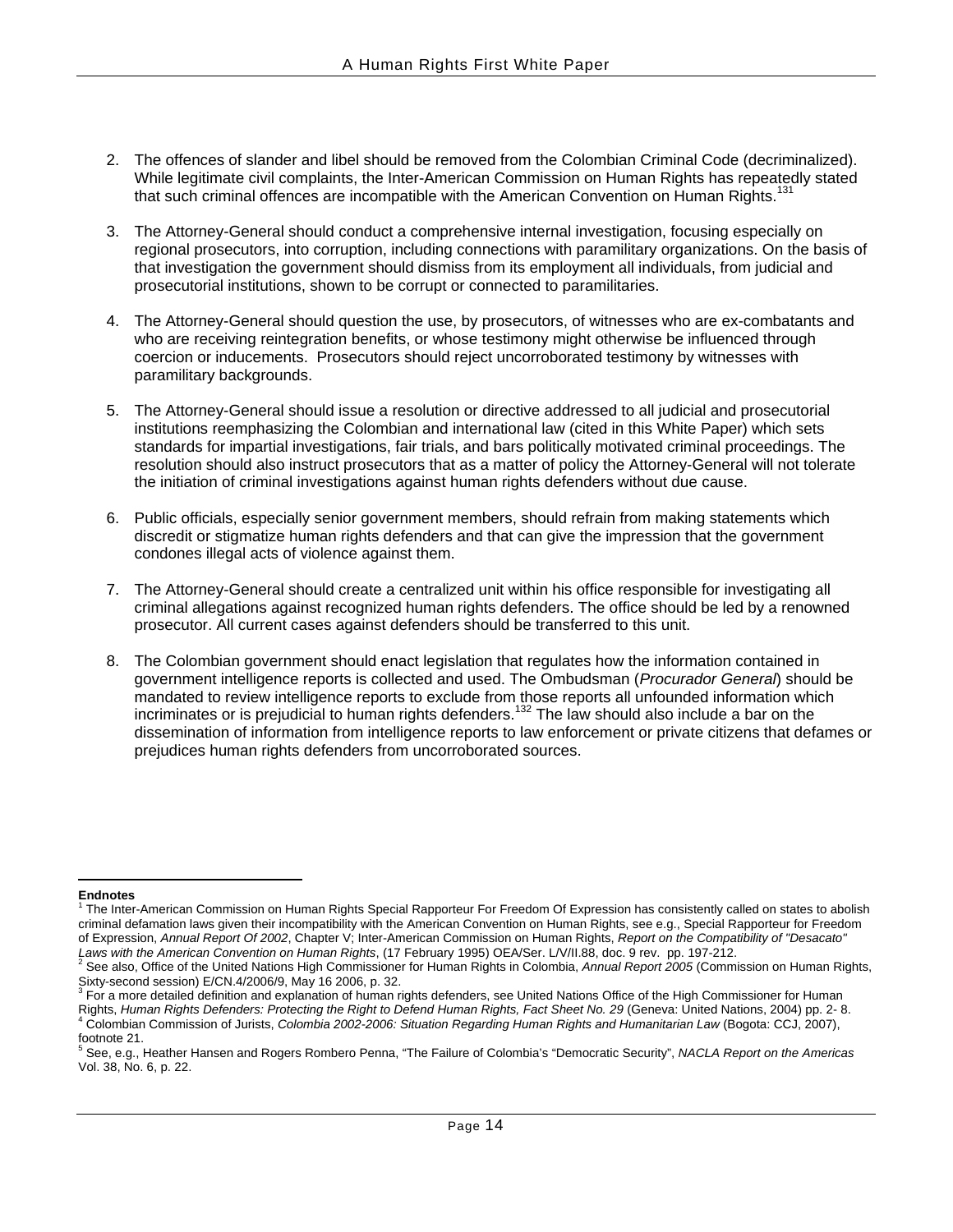-<br>6 See Human Rights First, Colombia country page: [http://www.humanrightsfirst.org/defenders/hrd\\_colombia/hrd\\_colombia.asp](http://www.humanrightsfirst.org/defenders/hrd_colombia/hrd_colombia.asp)

 State Department Bureau of Democracy, Human Rights, and Labor, *Country Reports on Human Rights Practices: Colombia 2005* (Washington D.C.: State Department, March 8, 2006), Section 1d and Section 4; State Department Bureau of Democracy, Human Rights, and Labor, *Country Reports on Human Rights Practices: Colombia 2004* (Washington D.C.: State Department, February 28, 2005) Section 1d and Section 4; State Department Bureau of Democracy, Human Rights, and Labor, *Country Reports on Human Rights Practices: Colombia 2003* (Washington D.C.: State Department, February 25, 2004) Section 1d and Section 4; State Department Bureau of Democracy, Human Rights, and Labor, *Country Reports on Human Rights Practices: Colombia 2002* (Washington D.C.: State Department, March 31, 2003) Section 4. 8

<sup>8</sup> Human Rights Committee, *Concluding Observations of the Human Rights Committee on Colombia's Fifth Periodic Report, CCPR/80/COL,* May 26 2004, para. 11 (recognizing that human rights defenders are subject to arbitrary detention). 9

Office of the United Nations High Commissioner for Human Rights in Colombia. *Annual Report 2006*. (Human Rights Council, Fourth Session) A/HRC/4/48, March 5, 2007, pp. 13, 38; Office of the United Nations High Commissioner for Human Rights in Colombia, *Annual Report 2005,* (Commission on Human Rights, Sixty-second session) E/CN.4/2006/9 May 16 2006, pp. 12, 21, 32; Office of the United Nations High Commissioner for Human Rights in Colombia, *Annual Report 2004*, (Commission on Human Rights, Sixty-first session) E/CN.4/2005/10, February 28 2005, pp. 10, 29-30, 50-51, 59.

<sup>10</sup> Hina Jilani, *Report of the Special Representative of the Secretary-General on Human Rights Defenders (Commission on Human Rights, Fifty-*Eighth session) E/CN.4/2002/106/Add.2, April 24 2002, pp 4, 12, 14-25.

<sup>11</sup> Walter Kälin, *Report of the Representative of the Secretary-General on the Human Rights of Internally Displaced Persons: Mission to* Colombia, (Human Rights Council, Fourth Session) A/HRC/4/38/Add.3, January 27, 2007, p. 6.<br><sup>12</sup> Working Group on Enforced or Involuntary Disappearances, Report: Mission to Colombia (Commission on Human Rights, Sixty-second

session) E/CN.4/2006/56/Add.1, January 17, 2006. p. 21.

13 Katarina Tomaševski, *Report of Special Rapporteur on the Right to Education*, (Commission on Human Rights, Sixtieth session)

E/CN.4/2004/45/Add.2, February 17 2004, pp. 6, 17.<br><sup>14</sup> Doudou Diène, *Report of Special Rapporteur on Contemporary Forms of Racism, Racial Discrimination, Xenophobia and Related Intolerance* (Commission on Human Rights, Sixtieth session) E/CN.4/2004/18/Add.3, February 24 2004, p. 13.

15 Param Cumaraswamy, *Report of the Special Rapporteur on the Independence of Judges and Lawyers* (Commission on Human Rights, Fiftyfourth session) E/CN.4/1998/39/Add.2, March 30 1998, Paras. 65-83, 91-94, 114-117.

16 Inter-American Commission on Human Rights, *Report on the Situation of Human Rights Defenders in the Americas*, OEA/Ser.L/V/II.124 Doc. 5 rev.1. March 7, 2006; Inter-American Commission on Human Rights, *Third Report on the Human Rights Situation in Colombia*, OEA/Ser. L/V/II.102. Doc. 9 rev. 1, 26 February 1999, Chapter VII; Human Rights Watch, *War Without Quarter: Colombia and International Humanitarian*<br>Law (New York: HRW, 1998) Section II.

Amnesty International. *Colombia: Fear and Intimidation: The Dangers of Human Rights Work*, (London: Amnesty International, 2006) AI Index: AMR 23/033/2006, pp. 11-16; Amnesty International. *Colombia: Killings, Arbitrary Detentions, and Death Threats – the Reality of Trade Unionism in Colombia* (London: Amnesty International, 2007) AI Index: AMR 23/001/2007; Amnesty International, *Colombia: Open Letter to Presidential Candidates*, AI Index: AMR 23/013/2004, April 27 2006; Amnesty International USA, *Annual Report 2004: Republic of Colombia* (New York, Amnesty, 2005); Amnesty International USA, *Annual Report 2003: Republic of Colombia* (New York: Amnesty, 2004); Amnesty International, *Colombia: Protection of Human Rights Defenders: One Step Forward, Three Steps Back,* (London, Amnesty, 2000) AI Index: AMR 23/022/2000.

<sup>18</sup> OMCT, FIDH: The Observatory for the Protection of Human Rights Defenders, Annual Report 2003: Human Rights Defenders in a Security *First Environment* (2004); OMCT, FIDH: The Observatory for the Protection of Human Rights Defenders. *Annual Report 2004: Human Rights Defenders on the Front Line* (2005) pp. 14, 107-123, 166-168; OMCT, FIDH: The Observatory for the Protection of Human Rights Defenders, nove contract to the cost value protection of Human is colombia Las Tinieblas de la impunidad: Muerte y Persecucion a los Defensores de Derechos Humanos, No 478/3 (2007).<br><sup>19</sup> Latin America Working Group, Peace Brigades In

<http://www.lawg.org/countries/colombia/pbi-sign-on.htm>; Latin American Working Group Education Fund, *The Wrong Road: Colombia's National* 

<sup>20</sup> Center for International Policy & National Coordination of the Colombia Platform for Human Rights, *Reflection: The Spell Continues: Álvaro*<br>Uribe Vélez – Second Year of Government, October 2004, pp. 187-192. http://w

Washington Office on Latin America & U.S. Office on Colombia, WOLA and USOC call on U.S. and Colombia officials to act on attacks *against human rights defenders in Colombia*, 15 June 2007

[http://www.wola.org/media/DOS%20Coverletter%20for%20HR%20Defenders%20Incidents%20Letter%20June%202007%20\(2\).pdf](http://www.wola.org/media/DOS Coverletter for HR Defenders Incidents Letter June 2007 (2).pdf)<br><sup>22</sup> U.S. Office on Colombia, *Colombia Forum Issue* 33, May 2003, http://usofficeoncolombia.org/coloforum/33.

[http://www.humanrightsfirst.org/defenders/hrd\\_colombia/hrd\\_cepeda.asp](http://www.humanrightsfirst.org/defenders/hrd_colombia/hrd_cepeda.asp)<br><sup>24</sup> See, e.g., Juan Forero, "A Colombian Fighting for Victims of a Political War", *New York Times*, January 8, 2005; Nora Boustany, "Keeping Alive the Memories of Colombia's Victims", *Washington Post*, October 19, 2005; Page A17; "Colombian Human Rights Campaigner Iván

Cepeda Named Winner of Roger Baldwin Liberty Award", International Herald Tribune, June 5, 2007.<br><sup>25</sup> Human Rights First, "Colombian Human Rights Leader Iván Cepeda Wins Roger Baldwin Liberty Award", Press Release, June, 5

<sup>26</sup> See, e.g. Colombian Constitutional Court, Sentence T-959 of 2006, T-1.391.105, November 20, 2006.<br><sup>27</sup> Colectivo de Abogados "José Alvear Restrepo", CSPP, Fundación "Manuel Cepeda Vargas" et al, *Colombia: Nunca mas C* 

<sup>28</sup> Inter-American Commission on Human Rights, 2*006 Annual Report* (2007) section C para. 17.<br><sup>29</sup> *Rules of Procedure of the Inter-American Commission on Human Rights*, Approved at 109 Special Session, December 4-8, 200 subsequently amended, art. 25.<br> $30$  Securities  $\frac{1}{2}$ .

30 See Inter-American Commission on Human Rights, *Request for Precautionary Measures*, MC-126-06 Colombia (June 26, 2006).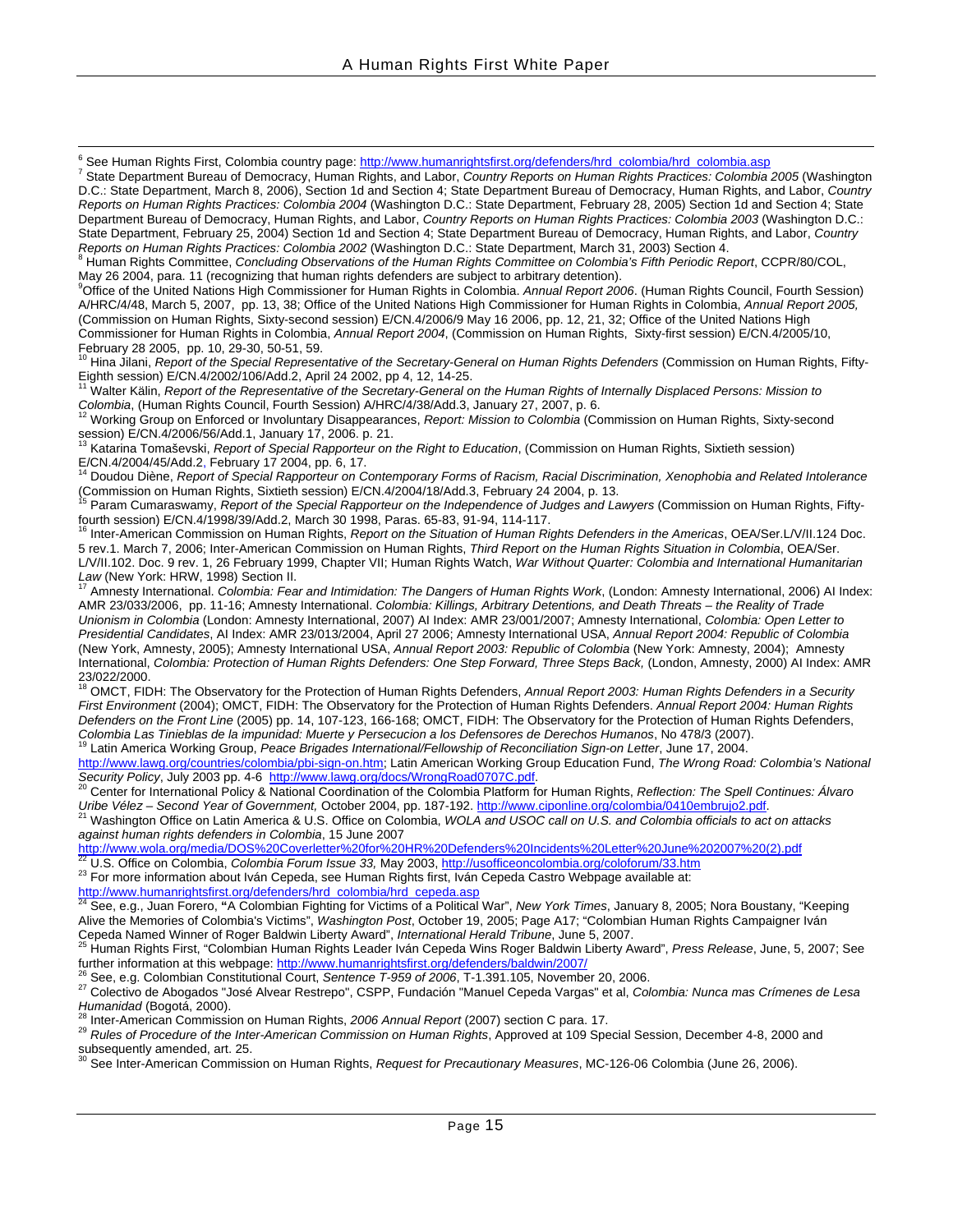31 OMCT, FIDH: Observatory for the Protection of Human Rights, *Graves Amenazas COL 008 / 0506 / OBS 033.2*, June 1, 2006, [http://www.fidh.org/article.php3?id\\_article=3368](http://www.fidh.org/article.php3?id_article=3368); La Unión Sindical Obrera, *Accion Urgente Amenazada Dirigencia Nacional De La USO*, September 1 2007.

32 OMCT, FIDH: Observatory for the Protection of Human Rights, *Intimidación / Hostigamiento - COL 029 / 1206 / OBS 142* , December 1, 2006: [http://www.fidh.org/article.php3?id\\_article=3866](http://www.fidh.org/article.php3?id_article=3866) ; Movimiento de Víctimas de Crímenes de Estado, *Nuevo Hostigamiento Contra Miembros De La "Fundacion Manuel Cepeda Vargas"*, DR-218/06, November 28, 2006<br>http://www.movimientodevictimas.org/node/256<br><sup>33</sup> Investigation Number 70763.

https://www.gater.com/2012.com/2012.com/256 34 Investigation Number 70763. 34 Corporación Colectivo de Abogados Jose Alvear Restrepo, *Señalamientos y Hostigamientos contra Iván Cepeda Castro*, DR-002/07, May 14, 2007. 35 Iván Cepeda, *Speech Delivered to Citizen Hearing*, San Onofre, Sucre, November 28, 2006, p 4, available in Spanish at:

[http://www.movimientodevictimas.org/node/254;](http://www.movimientodevictimas.org/node/254) Translated excerpts of the majority of Cepeda's statement are also available in: Center for International Policy, The Victims' Movement and the View from San Onofre, Sucre, December 7, 2006:<http://www.cipcol.org/?p=311><br><sup>36</sup>Movimiento de Crímenes de Estado, Lista De Exterminio De Líderes De Este Movimiento, Octob

<sup>37</sup> Ibid.<br><sup>38</sup> Ibid.<br><sup>39</sup> See, e.g., Juan Forero, "Colombia Unearthing Plight of Its 'Disappeared'", *New York Times*, August 10, 2005.<br><sup>40</sup> Cepeda, *Speech Delivered to Citizen Hearing,* p. 4.<br><sup>41</sup> Ibid.<br><sup>42</sup> Alexander L prosecutors Office, Unit for Crimes against Economic Order, Office Number 086-07. 43 Ibid. 44 Human Rights First, *Drop Baseless Charges against Colombian Human Rights Leader***,** June 1, 2007,

[http://www.humanrightsfirst.org/defenders/hrd\\_colombia/alert060107\\_cepeda.htm](http://www.humanrightsfirst.org/defenders/hrd_colombia/alert060107_cepeda.htm); Human Rights First, Petition to Colombian Attorney-General, June 11, 2007 http://www.humanrightsfirst.info/pdf/07813-hrd-Iván-petition-eng-publ

<sup>45</sup> Letter from 28 members of U.S. Congress to Colombian Attorney-General, July 16, 2007, <u>http://www.humanrightsfirst.info/pdf/07808-hrd-lván-</u><br>dear-colleague.pdf.

[dear-colleague.pdf.](http://www.humanrightsfirst.info/pdf/07808-hrd-ivan-dear-colleague.pdf)<br><sup>[46](http://www.humanrightsfirst.info/pdf/07808-hrd-ivan-dear-colleague.pdf)</sup> Mario German Iguaran Arana, Fiscal General de la Nacion, *Por Medio de la Cual se Varia la Asignación de una Investigación Penal,* Resolution Number 0-2705, August 8, 2007

<sup>47</sup> Ibid, p. 1.<br><sup>48</sup> Jose Maria Conde Romero, *Clarification of Representative*, December 14, 2006, available at:<br>http://abc.camara.gov.co/camara/site/artic/20070326/pags/20070326164731.html<br><sup>49</sup> Iván Cepeda, *Memorandum* 

<sup>50</sup> See Center for Internatio[nal Policy,](http://www.cipcol.org/?p=446) *Para-politics Scandal Update*, March, 14, 2007, available at: http://www.cipcol.org/?m=20070314<br>
<sup>51</sup> Cepeda, *Memorandum to Human Rights First.*<br>
<sup>52</sup> Center for International Po

para. 54.

57 Inter-American Commission on Human Rights, *Report on the Situation of Human Rights Defenders in the Americas*. OEA/Ser.L/V/II.124 Doc. 5 rev.1, March 7, 2006, para 81.

<sup>58</sup> Declaration on the Right and Responsibility of Individuals, Groups and Organs of Society to Promote and Protect Universally Recognized<br>Human Rights and Fundamental Freedoms, A/RES/53/144, March 8, 1999, art 6(c).

<sup>59</sup> Ibid, art. 8(2).<br><sup>60</sup> Presidential Press Release, *Principios Rectores Sobre ONG's En Estados Unidos Coinciden Con Criterios Del Presidente Uribe, April 30,* 2007 available at http://www.presidencia.gov.co/prensa\_new/sne/2007/abril/30/11302007.htm<br><sup>61</sup> State Department Bureau of Democracy, Human Rights, and Labor, Guiding Principles on Non-Governmental Organizations, December 1

2006.

62 For more information about Príncipe Gabriel Gonzálwz, see Human Rights First, Principe Gabriel González Webpage available at:

http://www.humanrightsfirst.org/defenders/hrd\_colombia/hrd\_González.asp<br>
<sup>63</sup> Human Rights First, *Interview with Agustin Jimenez Cuello, President, CSPP*, December 4, 2006.<br>
<sup>64</sup> Inter-American Commission on Human Rights,

<sup>66</sup> See, e.g., State Department, *Country Reports on Human Rights Practices: Colombia 2004.*<br><sup>67</sup> Human Rights First, *Interview with Agustin Jimenez Cuello, President, CSPP*, December 4, 2006<br><sup>68</sup> Ibid.<br><sup>69</sup> CSPP, *Perso* March 30, 2007, p. 8

71 CSPP, *Personal Profile of Príncipe Gabriel González Arango*.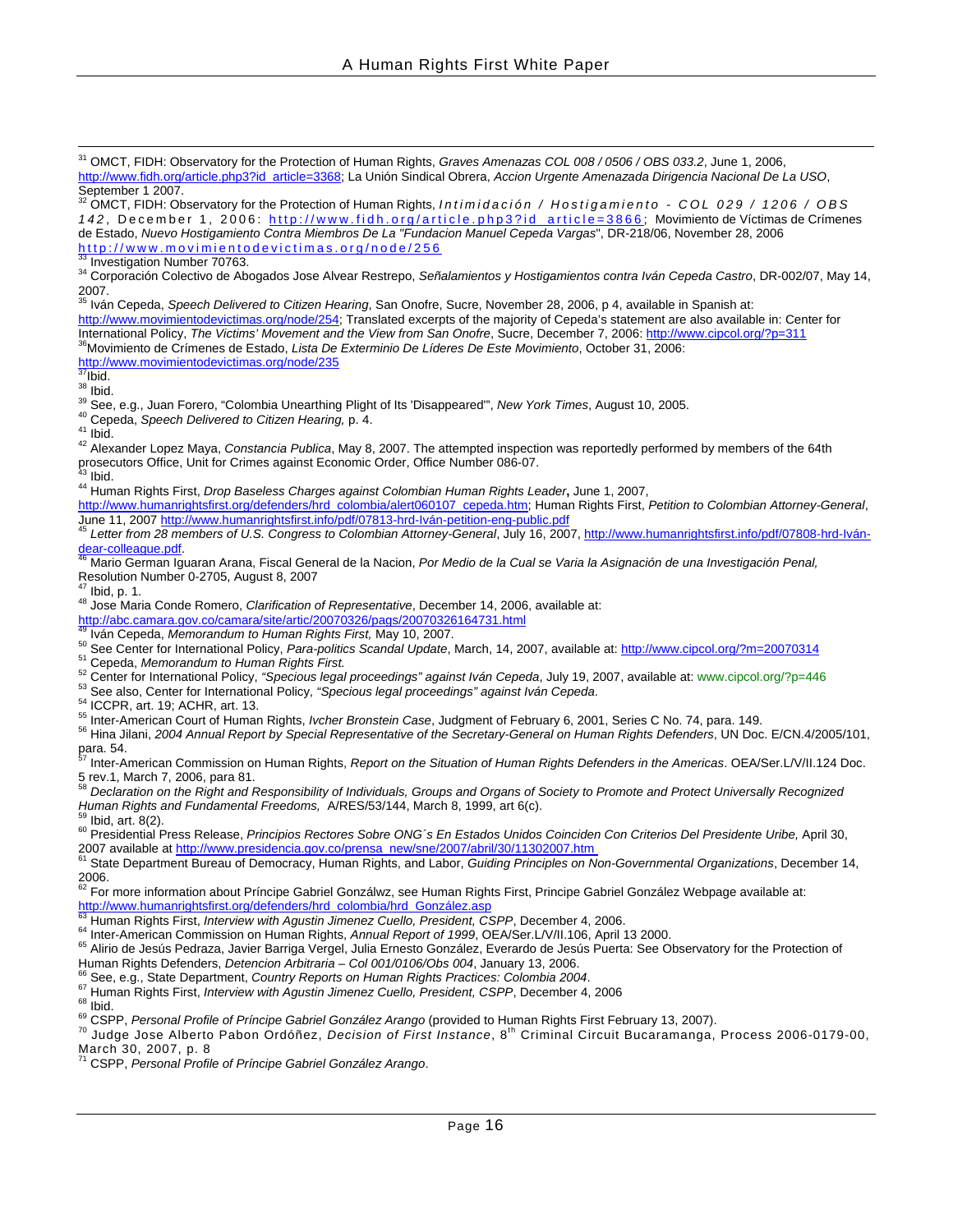<sup>72</sup> Pabon, *Decision of First Instance,* p. 11.<br><sup>73</sup> Ibid.<br><sup>74</sup> International Crisis Group, *Colombia's New Armed Groups, Latin America Report N°20* (Brussels: ICG, 2007); Organization of American States, *Ninth Quarterly Report Of The Secretary General To The Permanent Council, On The Mission To Support The Peace Process In* 

Addendum Summary of cases transmitted to Governments and replies received, A/HRC/4/37/Add.1, March 27, 2007, para. 206.<br><sup>79</sup> Colombian Embassy to the United States, Correspondence to Human Rights First, December 28, 2006; *Special Representative on Human Rights Defenders*, para. 206; See also, Human Rights First, *Call for Release of Imprisoned Colombian*  Human Rights Leader, January 17, 2007 available at [http://www.humanrightsfirst.org/defenders/hrd\\_colombia/alert011707\\_gonzales.htm](http://www.humanrightsfirst.org/defenders/hrd_colombia/alert011707_gonzales.htm) .<br><sup>80</sup> After his initial arrest by the Pamplona prosecutor's office he was transferred to t

Unified Action for the Liberty of Colombia (GAULA) and then to the prosecutor's Immediate Reaction Unit.<br><sup>81</sup> Reference number 261831.<br><sup>82</sup> Decision by prosecutor Areyda Monsalve Acevedo, Jan. 13, 2006.<br><sup>82</sup> Pabon, *Decisi* 

See, e.g., the killing of Alfredo Correa de Andreis, professor and peace activist in Barranquilla who was killed on September 17, 2004 after being cleared of rebellion charges and being released from detention. See *Open Letter to President Uribe from 12 NGOs*, Oct. 29, 2004 available at [www.usofficeoncolombia.org/signon/detentions.pdf](http://www.usofficeoncolombia.org/signon/detentions.pdf) 88 Human R[ights First,](http://www.usofficeoncolombia.org/signon/detentions.pdf) *Protect Released Colombian Human Rights Leader*, April 18, 2007

[http://www.humanrightsfirst.org/defenders/hrd\\_colombia/alert041807\\_gonzales.htm](http://www.humanrightsfirst.org/defenders/hrd_colombia/alert041807_gonzales.htm); Human Rights First, *[Petition sent to Colombian](http://www.humanrightsfirst.info/pdf/07509-hrd-span-dan-gonzalez-apr18.pdf)* 

<sup>[89](http://www.humanrightsfirst.info/pdf/07509-hrd-span-dan-gonzalez-apr18.pdf)</sup> Pabon, *Decision of First Instance,* p. 4.<br><sup>90</sup> Decree 128 of 2003, January 22, 2003 implements a legal framework consisting of Law 418 of 1997, Official Gazette No. 43201, December 26 1997 and Law 782 of 2002, Official Gazette No. 4043, December 23, 2002.

91 Art 13. of Decree 128 allows those who demobilize to receive "pardons" and other legal benefits for "political and related offences" so long as they have not been investigated or condemned for crimes such as terrorism, genocide or murder committed outside combat (Law 782, art 19). Given high impunity levels in Colombia, the vast majority of members of armed groups who have committed such acts have not been investigated or condemned for those crimes so they can avail themselves of the benefit scheme. Those who obtain these benefits may not in the future be prosecuted in relation to the same facts giving rise to the granting of benefits (Law 418, art. 62).<br><sup>92</sup> Pabon, *Decision of First Instance*, p. 5.

- 
- 
- 
- 
- 
- 

<sup>92</sup> Pabon, *Decision of First Instance*, p. 5.<br>
<sup>94</sup> Honorable Magistrate Luis Edgar Albarracin Posada, Judgment at Second Instance, Superior Tribunal, Sep. 12. 2005<br>
<sup>94</sup> Honorable Magistrate Luis Edgar Albarracin Posada <sup>110</sup> CSPP, Memorandum to Human Rights First about González case; See also Amnesty International. Colombia: Fear and Intimidation: The Dangers of Human Rights Work, p. 14.<br>
<sup>111</sup> The two military reports were prepared by J

Magistrate Alvaro Orlando Perez Pinzon.

In October 1997, in Bucaramanga, the offices of a human rights organization REDES were raided by judicial and military officials and four of their leaders were found guilty of rebellion based solely on military intelligence files and imprisoned for five years. See further, Amnesty

<sup>&</sup>lt;sup>75</sup> CSPP, *Personal Profile of Príncipe Gabriel González Arango.*<br><sup>76</sup> See Observatory for the Protection of Human Rights Defenders, *Detencion Arbitraria – Col 001/0106/Obs 004*, January 13, 2006.<br><sup>77</sup> CSPP, *Memorandum* 2006, contained in Hina Jilani, *Report of the Special Representative of the Secretary-General on the situation of human rights defenders:*